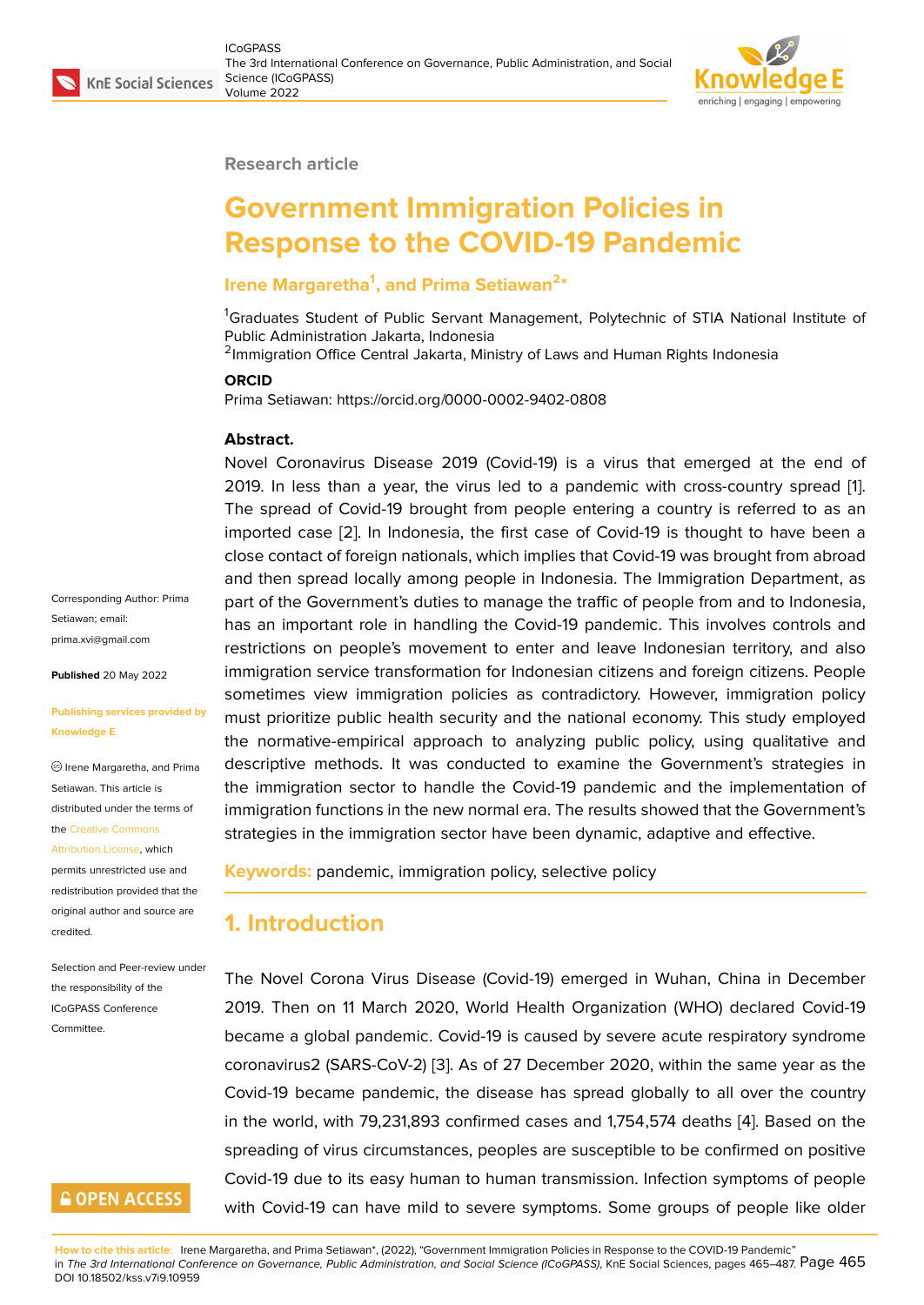adults and people with severe underlying medical conditions seem to be at higher risk of developing more severe complications from Covid-19 illness [5].

In response to the Covid-19 pandemic, many countries and multi-national companies are working with WHO to pursuit the Covid-19 vaccine. In December 2020, United Kingdom issued emergency authorization for a Covid-19 vaccin[e](#page-19-4) and became the first country to do a mass vaccination program [6]. While most of the country in the world raced with the Covid-19 spreading and started the mass vaccination program, Covid-19 also mutated and had variant B.1.617 (Delta Variant) of SARS-CoV-2. The Delta Variant was first known and detected in India in De[ce](#page-19-5)mber 2020. In a four months, this variant became the most commonly reported variant in India [7]. Delta Variant has caused a surge in cases of Covid-19 since late March 2021, reaching more than 400,000 new cases and 3600 deaths reported each day in early May 2021 in India [8].

Meanwhile, in Indonesia, as of 1 September 2021, t[he](#page-19-6) active case of Covid-19 are 196,281 cases, 133,023 death cases, and 63,111,288 persons already had first dose vaccine [9]. Indonesia has also suffered from the Delta Variant impa[ct](#page-19-7) that caused a surge in the daily reported cases, imposing the government to decide on emergency public activity restriction (Emergency PPKM) since 3 July 2021 [10]. On 25 July 2021, the eme[rg](#page-19-8)ency PPKM policy changed into several leveled restrictions (PPKM Level), which may be applied differently, according to the Covid-19 data and situation in a certain region [11]. Before the PPKM policy was taken, Indonesian [go](#page-19-9)vernment also had a similar policy about restrictions of public activity with a different name. Some of the previous policies applied, such as large scale social restriction (PSBB) in early 2020, public activity [re](#page-20-0)striction (PPKM) in Java and Bali Island at 11 - 25 January 2021, and micro public activity restriction (Micro PPKM) since 9February 2021 until 3July 2021 [12].

Covid-19 can spread through direct means (droplet and human-to-human transmission) and indirect contact (contaminated objects and airborne contagion) [13]. Considering the spreading pattern, people have to limit and avoid crowded activity, especi[ally](#page-20-1) indoors, and wear a mask and protective equipment to prevent transmission. People's activities are related to people's mobility, and restrictions of people's m[obi](#page-20-2)lity could effectively handle the pandemic [14]. As the government's duty to control people's traffic and mobility to and from Indonesia, Immigration has an important role in managing the pandemic. Indonesia's government closed the borders from international travelers since Indonesia Minister of Law [and](#page-20-3) Human Rights Regulation No. 27/2021 was issued on 3July 2021. Recently, the border has been limitedly opened with specific terms and conditions for foreign nationals since the new regulation from Minister of Law and Human Rights Regulation No. 37/2021, issued on 15 September 2021.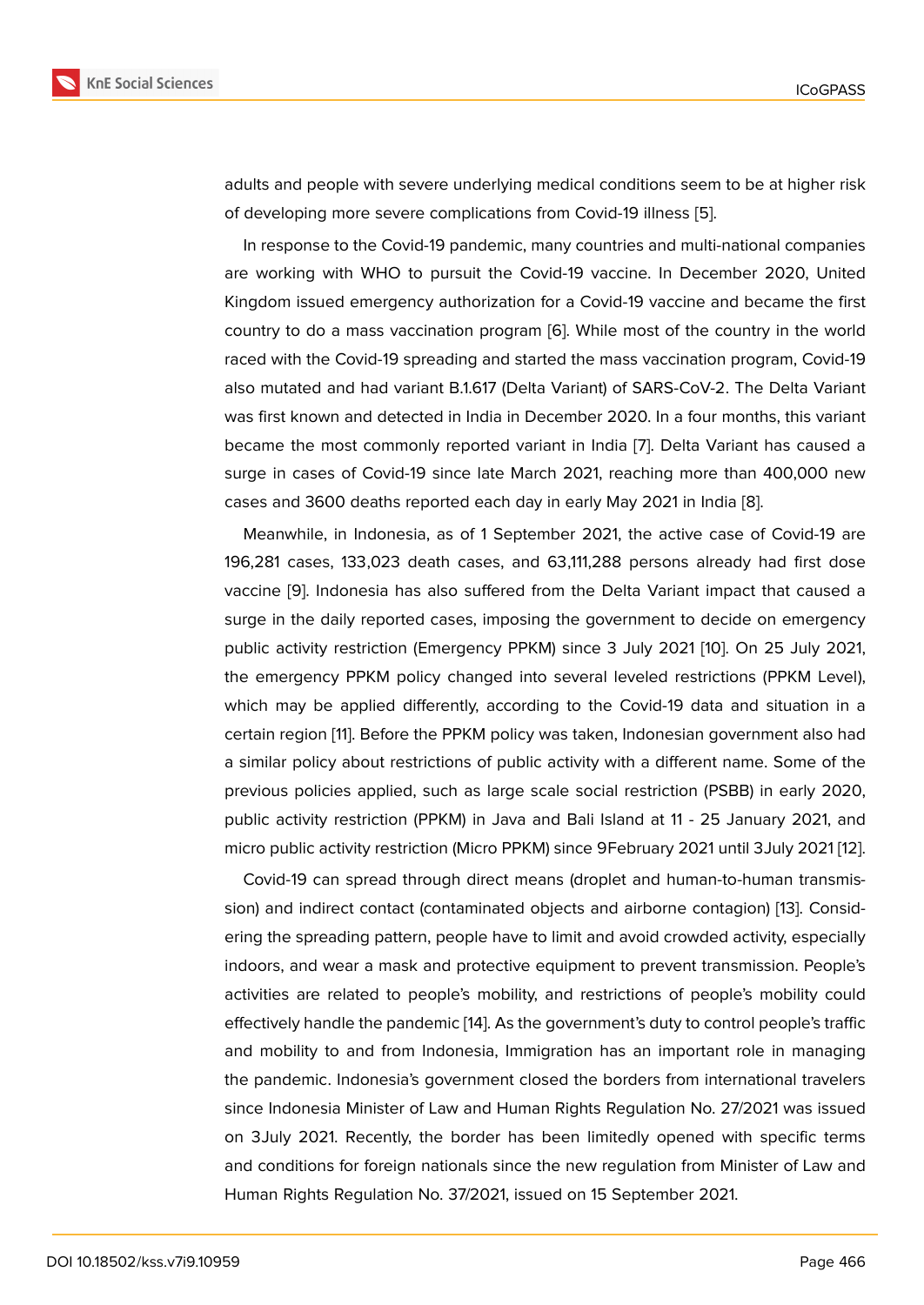Immigration means the movement of people to enter or exit Indonesian territory and its oversight in order to safeguard and uphold state sovereignty. The Directorate General of Immigration (DGI) carries out the implementation of immigration functions and policies under the Ministry of Law and Human Rights in Indonesia. Immigration has four functions which are part of the national government affairs providing (1) Immigration services: (2) law enforcement: (3) national security: and (4) facilitating the development of public welfare. To perform the immigration functions, there are several immigration offices established in a province, city, regency, municipality, or sub-district. Before even the pandemic and movement or mobility restriction policy applied, immigration has authority to refuse any foreign national to enter Indonesian territory in the event that the foreign national suffers from a contagious or infectious disease harmful to public health [15]. Besides that, immigration through the immigration office in a particular area of responsibility could refuse the extension of stay permit of a foreign national that stays in Indonesia and exercise the deportation if it is known that the foreign national is suffe[rin](#page-20-4)g from an infectious disease that endangers public health [16]. It implies that immigration is the main authority to prevent the Covid-19 cases which brought by the foreigner while entering and staying in Indonesian territory.

The role of immigration in securing public health during a pande[mi](#page-20-5)c is a mandate of the national interest formulated in the four immigration main functions within the selective immigration policies. The selective immigration policy is implied in the articles within the immigration law. It is written in the explanation section of the immigration law stated that only useful foreigners who do not endanger security and public order are allowed to enter and stay in Indonesia. Selective policies also support the immigration function as a community welfare facilitator. When immigration services are provided to the community, including Indonesian citizens and foreign nationals, it is hoped that immigration services will stimulate the community's economy and realize prosperity.

According to some of the statements above, this paper intends to discuss government strategics and policies in immigration sectors responding to the Covid-19 pandemic and whether the policies taken are appropriate to suppress the Covid-19 transmission and restore public health and economy. In order to understand the context behind the government strategics and policies in the immigration sector, first, it will depict the theoretical frameworks of immigration, particularly in the Indonesian immigration provision. Then it will also describe and analyze how the four immigration main functions affect the policies taken by the government during the pandemic.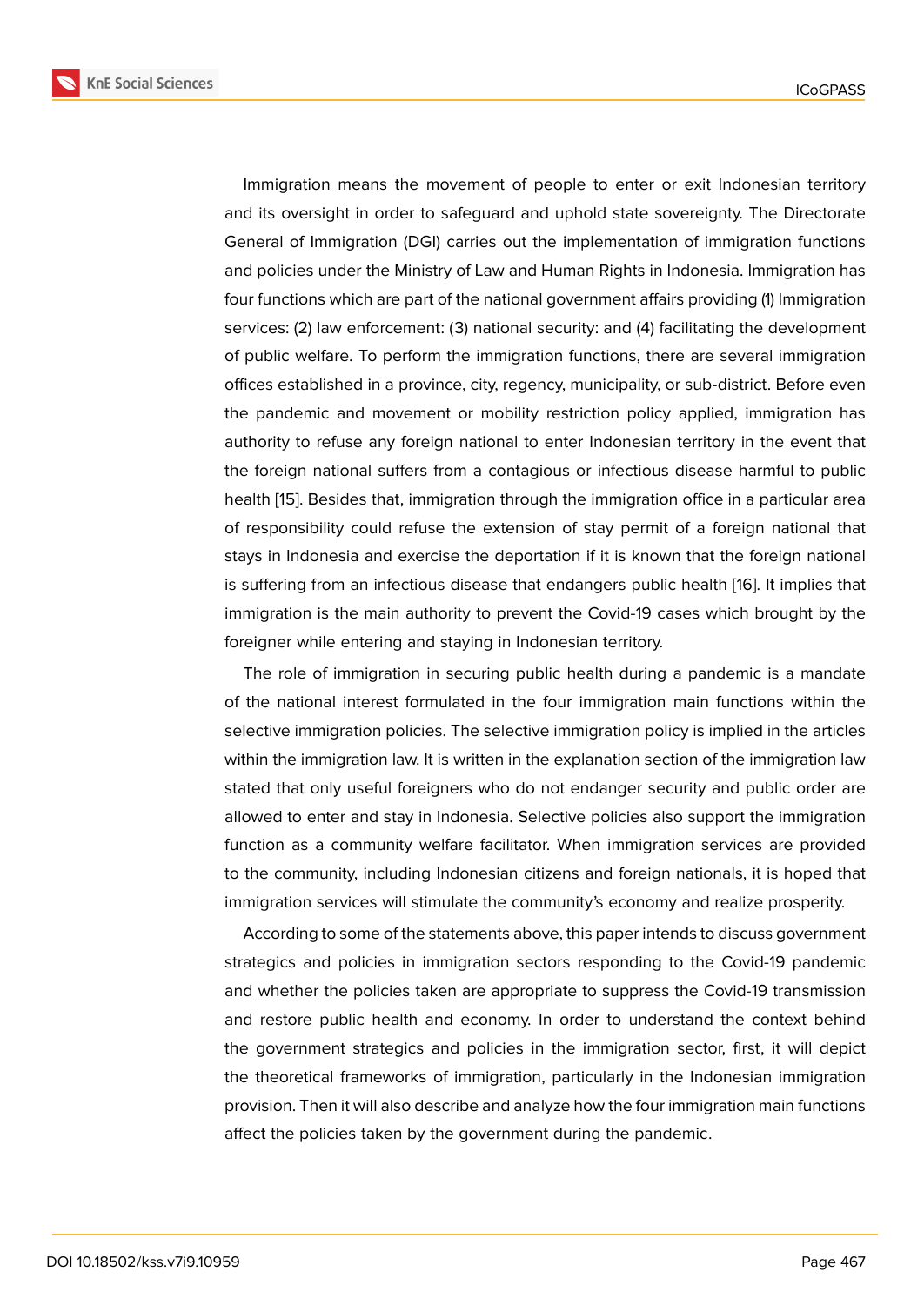### **2. literature review**

As mentioned earlier, immigration relates to the people's mobility to go in and out of a country. Immigration is a term for the migration of people internationally or between a country. The international migration that occurs should aim for entering a country that is not the country of origin with the purpose of staying temporarily or permanently. This migration can arise from personal desires that are influenced by external factors. In addition, advanced development in technology and transportation has contributed to making it easy for everyone to migrate and move from one country to another.

The concept of immigration or international migration arises from the concept of state and its sovereignty. Qualifications of a region should possess for being a state are (a) permanent population; (b) a defined territory; (c) government; and (d) capacity to enter into relations with other states [17]. In order to have the capacity to have relations with another state, a state must have sovereignty acknowledge by other states. Sovereignty is defined as a supreme authority with a territory [18], further explained that a state has ultimate authority within it[s t](#page-20-6)erritory to do everything necessary to govern itself. In relation to migration, state sovereignty will govern and rule a provision wherein a person migrates to the state territory. If a region al[rea](#page-20-7)dy establishes as a state, then a movement or a migration of people entering those regions from the outer part will be meet the term of international migration or immigration. Otherwise, the migration happened only defined as local migration or in-between area within the state.

In understanding the causes of immigration occurred in a country, there is a pipe theory that describes the causes of immigration into a perspective of migrant's travel through three parts, which are (a) origin country, (b) transit country; and (c) destination country [19]. The international migration issues must be solved with a deeper holistic understanding of the factors and aspects in the origin country, transit country, and destination country. Origin country is the source of migrants and usually are poor countries, prone t[o h](#page-20-8)orizontal conflicts, ideological conflicts, armed conflicts or other conflicts. Transit country are generally developing countries which geographical, historical and sociological as in-between the path to developed or destination countries.

For many reasons of migration occurred, mostly there are two primarily aspects which drive the people to migrate. First, economic aspect as the main reason why people migrate. Since in the beginning of market and trade become worldwide, people migrate to another region to look for a better life. This economic aspect could be analyzed into some holistically several leveled aspects in the individuals, the households, the nationals, and the internationals. An example, the individuals act to maximize income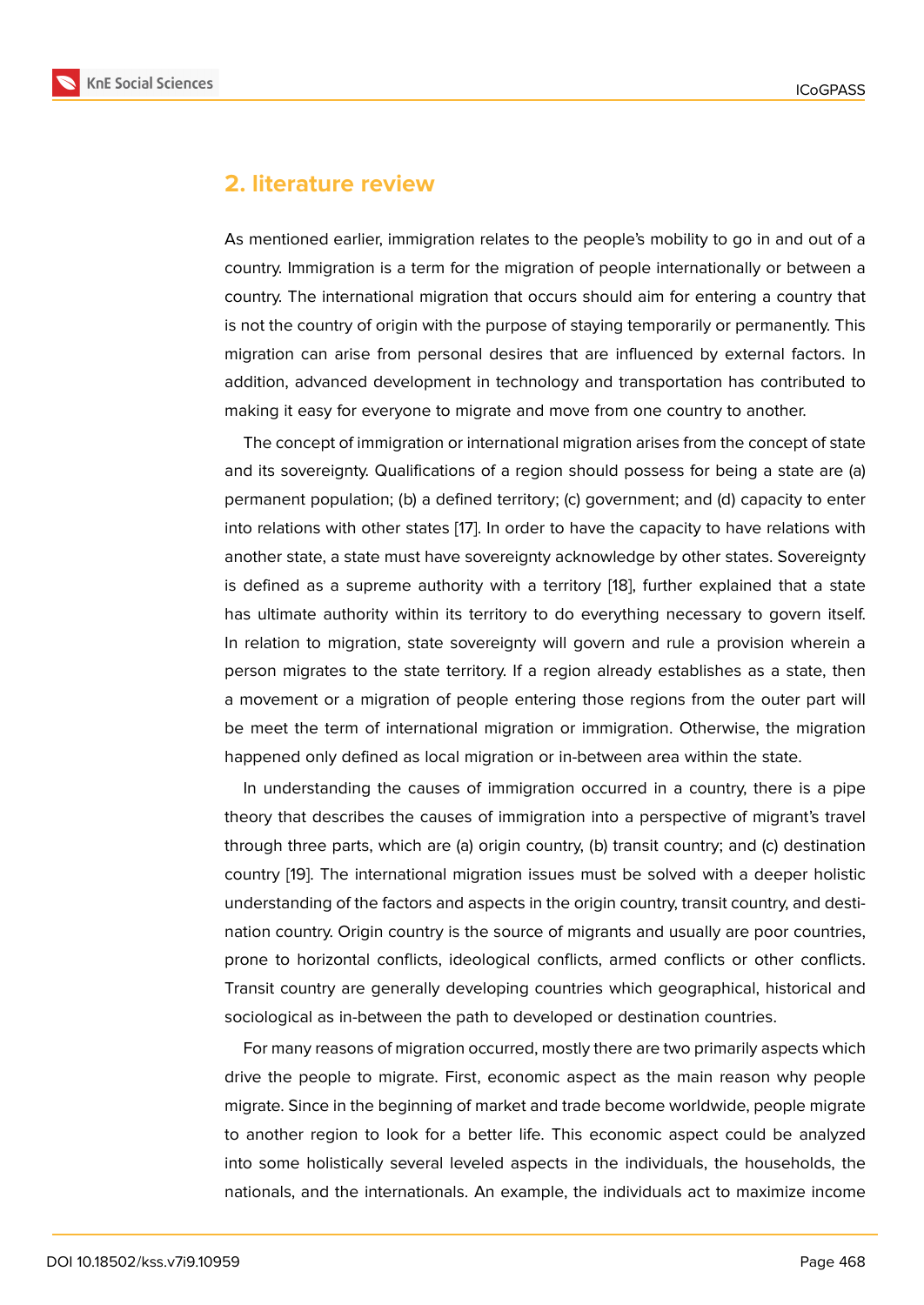while families minimize risk, and that the context within which both decisions are made is shaped by structural forces operating at the national and international level [20]. Migratory flow schemes based on the economic aspect are simply explained into two schemes; underdeveloped and developing countries to developed countries; and developed countries to developing and underdeveloped countries [19].

The second aspect is social relations. Under the network theory of migration [20], migrant networks are sets of interpersonal ties that connect migrants, former migrants, and non-migrants in origin and destination areas through ties of kins[hip](#page-20-8), friendship, and shared community origin. Driven by economic motive earlier on the migration, o[the](#page-20-9)r people do the migration because of the social connections already established by the previous migration in the destination area. Establishment of the nature of kinship and friendship structures, each new migrant creates a set of people with social ties to the destination area. Those kinships and friendships later draw upon reasons people migrate to the destination area.

From various studies that have been conducted about the immigration in a time of Covid-19 pandemic, there are several focuses predominantly on the issues of immigration law enforcement [21] [22], immigration services [23], and immigration policy in human rights perspective [24]. In terms of the study, none of the research shows how the government strategic in responding the Covid-19 in the immigration sector with several perspectives and [ba](#page-20-10)si[s to](#page-20-11) reach the purpose of r[edu](#page-20-12)cing Covid-19 transmission and restoring the public e[con](#page-21-0)omy.

This paper adopted a progressive analysis on the development of immigration policy during the pandemic which was very dynamic. This analysis intends to understand how the policymaker had the strategic to manage the Covid-19 in immigration-related affairs. Reviewing the considerations of Indonesian President Regulation Number 82 Year 2020 concerning Committee for Handling Covid-19 and National Economic Recovery, written that Covid-19 pandemic gives impact on several aspects of social, economic, and community prosperity. Then handling of Covid-19 cannot be separated from efforts to recover the national economy due to the impact of Covid-19 in reducing economic activities which endanger the national economy. The handling of Covid-19 and national economic recovery must be applied in a unified strategic policy, which is integrated and cannot be separated.

Based on those conceptions, the policy in the immigration sector must be harmonized in terms of the government strategics to secure public health and recover the national economy. The policy implemented is progressive due the Covid-19 case update in other countries and the Covid-19 mutation. Several policies that were applied since the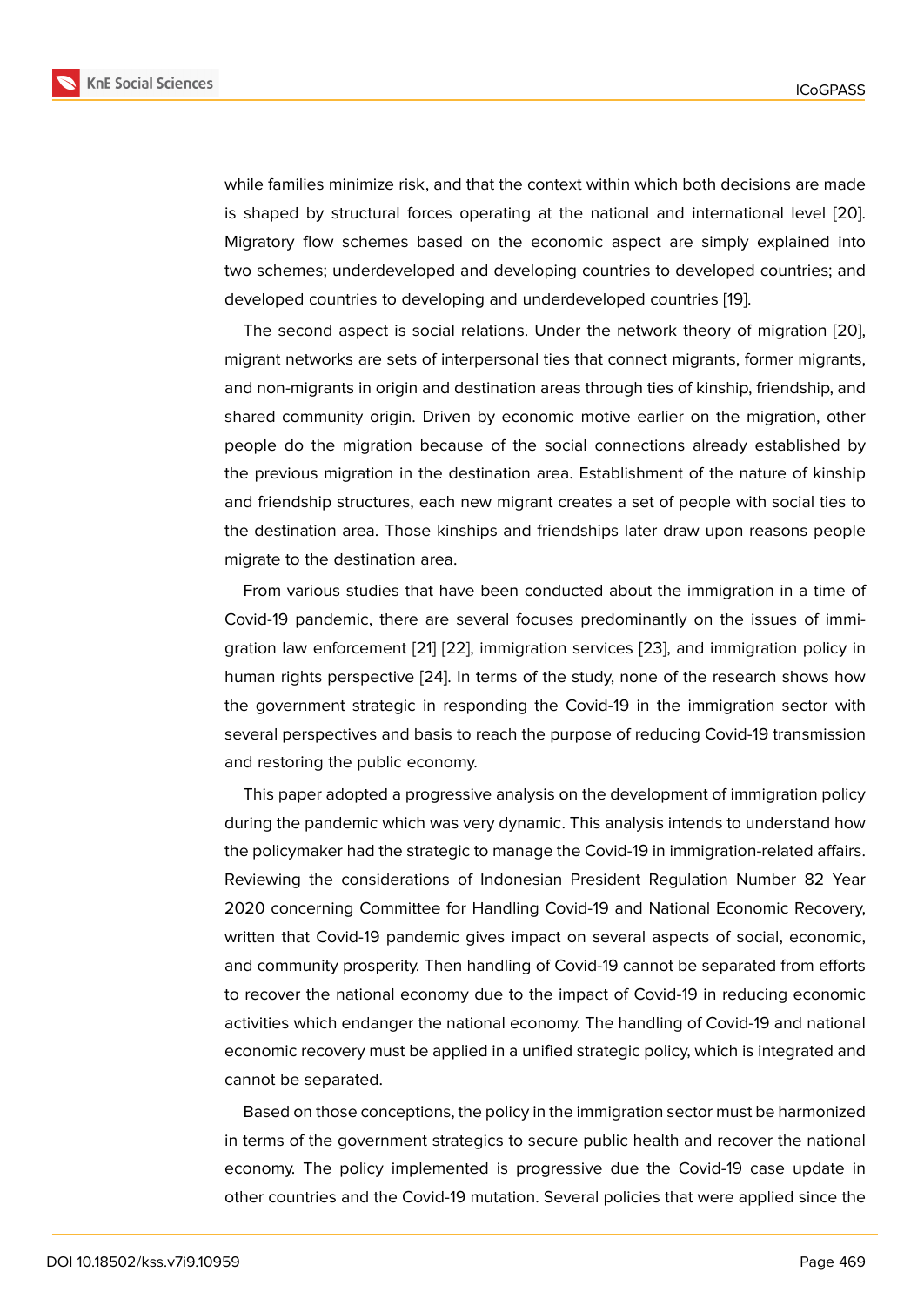beginning of the pandemic are dynamic and might be understood by ordinary people as an opposite and inconsistent policy. These contradictory policies certainly have a basis in that decision, while in an emergency situation of the pandemic, a policy like this can be applied [25].

# **3. Research Method**

This study adopts normative-empirical legal research. As the normative legal research, this research is a process to find a legal rule, legal principles, and doctrines of the law to address the legal issue at hand. It will give results of this approach in the argument, theory, or the new concept as a prescription in solving the problems faced problems [26]. As the additional empirical research, this empirical legal research is a legal research method that uses empirical facts taken from human behavior, good verbal data obtained from interviews, and actual behavior that is done through observation. Empirical r[ese](#page-21-1)arch is also used to observe the results of human behavior in the form of physical relics and archives [27].

Further on the normative legal research, this research also focuses on applying rules or norms in positive law, especially legal synchronization with the statute approach. Its approach is taken by ex[amin](#page-21-2)ing various laws that have to do with the legal issues being handled, by looking at the consistency and conformity between the regulations and other laws or with the Constitution [28]. To understand the strategics of laws and policies maker, the legal political approach is used to define the policy direction about the legal policies which may be implemented, by making a new law or changing the previous law in order to achieve the na[tion](#page-21-3) purposes [29]. legal politics as an activity of choosing the method to be used to achieve a social purpose with specific laws in a society whose scope includes answers to several basic questions, namely (a) what purposes are to be achieved through the existing syst[em,](#page-21-4) (b) what methods and which methods which is considered the best to use in achieving these purposes, (c) when and by means of how the law needs to help in deciding the selection process of purposes and ways to achieve these purposes properly [30].

To deliver the approach used in the research, the author used a descriptive-qualitative method. Qualitative research is research where the researcher is placed as the key instrument, the data collection technique is co[mbin](#page-21-5)ed, and the data analysis is inductive [31]. The descriptive explanation is given to describe about the qualitative data that have to meet the characteristics such as (1) Data collected expressed in form of relative value;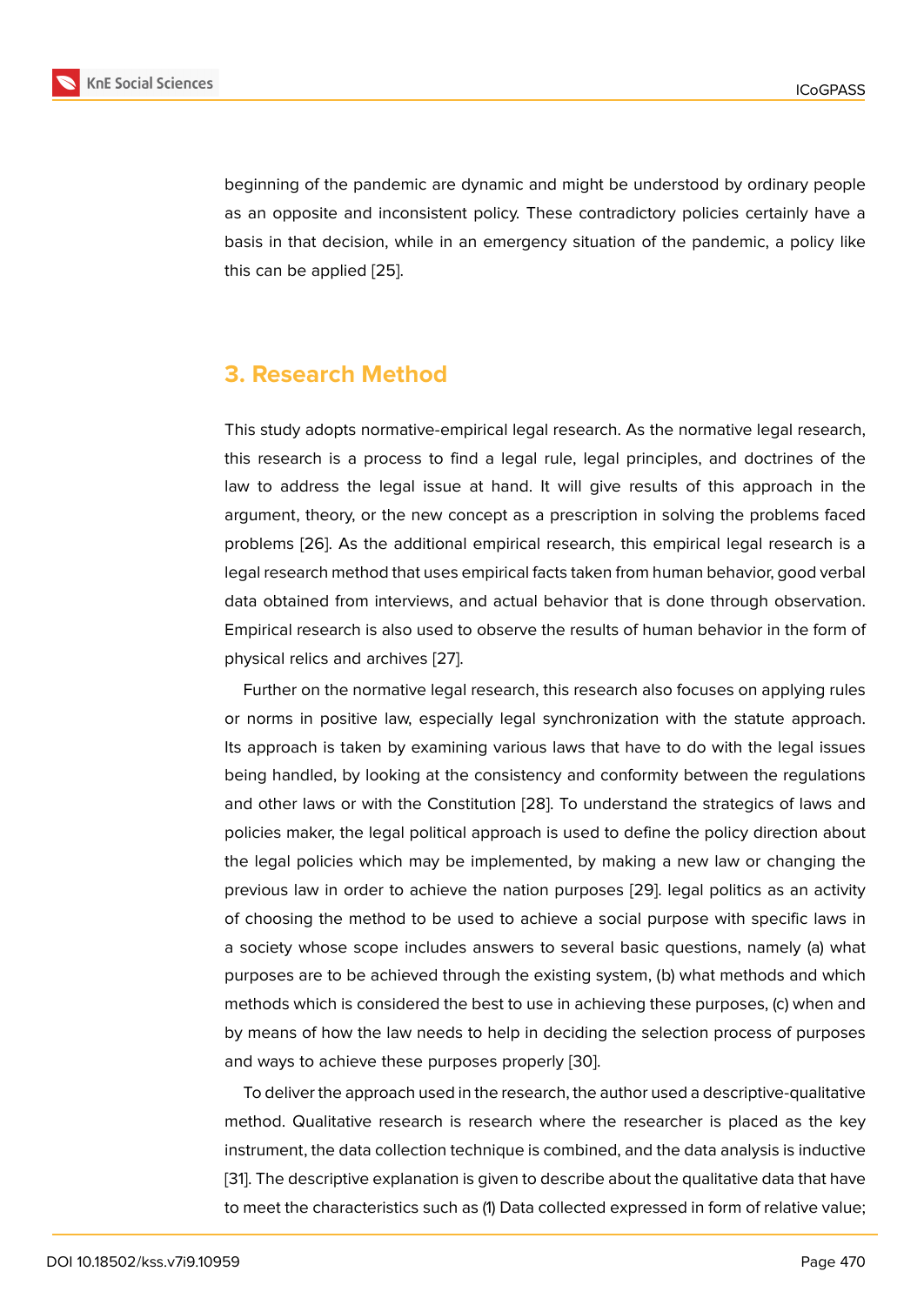(2) In general, the research done on social; and (3) The result is objective, temporal and local [32].

# **4. R[es](#page-21-7)ult and Discussion**

This section describes two things. First the Indonesian immigration selective policy with human rights basis as the ground of all government policies in immigration sector. Second, it analyzes the strategics and impacts of the progressive government policy and also the politic situation which cause the policies applied in the immigration sector.

### **4.1. Indonesian Immigration Four Functions**

Immigration in Indonesia is governed by the Directorate General of Immigration (DGI) under the Ministry of Laws and Human Rights based on the Laws of Republic Indonesia Number 6 Year 2011. Immigration is part of the embodiment of enforcement implementation sovereignty to maintain order in the nation's life and the state towards a just and prosperous society based on Pancasila and the 1945 Constitution of the Republic of Indonesia. As part of the national government affairs, immigration has four functions to exercise: (a) Immigration services: (b) law enforcement: (c) national security: and (d) facilitating the development of public welfare.

Immigration services function is the function of administering government in context of the people's traffic going in and out of Indonesian territory. This function is implemented in the form of services to Indonesian citizens and foreign citizens. Immigration services to Indonesian citizens are passport services or travel document in lieu of passport; and immigration clearance services to exercising the departure or arrival signs. Immigration services to foreign citizens are application or extension of stay permit and immigration document; application of re-entry permit and exit permit; and immigration clearance services to exercising the departure or arrival signs for foreigner.

Immigration law enforcement function is attached in the immigration rules and laws. Law enforcement is carried out if the provisions on the immigration law and other laws and regulations being violated. Immigration law enforcement is enforced on everyone where are in the jurisdiction of the Republic of Indonesia, either to Indonesian citizens or foreign citizens or else corporation. There are two ways to enforce immigration violations, administrative action, and penal sanctions. Penal sanctions are stated in the penal provision in the immigration law, implemented by performing the immigration investigation, and will be punished in imprisonment and fine sanctions. Immigration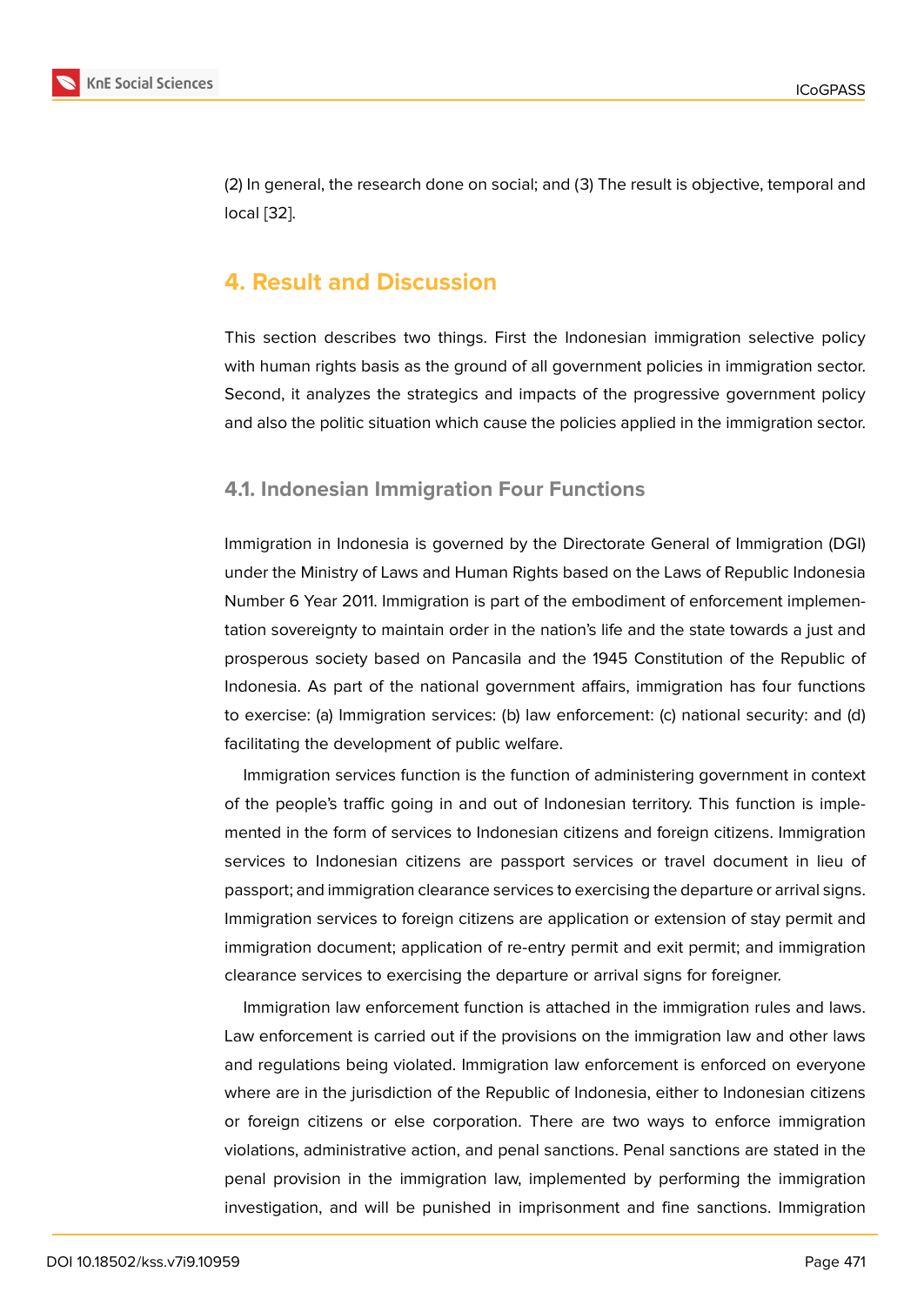administrative actions are broader in regulate in the law, it can be enforced to foreign national residing in Indonesian territory who engage in harmful activities and which presumably threatening security and public order or disrespectful or contravene the applicable legislation [15] . It can be enforced also to the Indonesian citizen individuals, and corporations as the guarantor of foreigner.

Immigration administrative actions to the foreign nationals may take the form of including their names in the [list](#page-20-4) of exit ban or entry ban; restriction, change, or cancellation of their stay permit; prohibition from residing in one or some particular places in Indonesian territory; obligation to reside at certain place in Indonesian territory; liable to a fine; and/or deportation from Indonesian territory. Immigration administrative actions to the Indonesian national individuals are related to the Indonesian passport services and may take the form of withdrawal, cancellation and suspension of Indonesian passport or travel documents. For the corporations, the Immigration administrative actions may take the form of the written warning; liable to a fine; and/or cancellation of the rights to guarantee foreigners;

National security function is implemented at the border for granting entry and exit permit, at the Indonesian embassy for granting Indonesian visa, and at the Indonesian territory for securing the nation through Immigration intelligence operation and law enforcement of foreign nationals who endanger the nation. National security is important to protect the country, especially from a foreign threat through the foreign national who wants to enter Indonesian territory and is expected to endanger the community. This function also aims to protect Indonesia from transnational crime and illegal immigration that threatens national security and public safety.

The facilitator of public welfare has the purpose that all immigration rules and provisions are meant to support the national economy. Immigration has contributed to granting the stay permit for foreign national investors who want to invest in Indonesia. Immigration provisions also have roles in giving facilities to the foreign national investors as they support the national economics and opening more job vacancy. Another form of economic supporting functions is the visa exemption facility also given to the foreign in a circumstance of tourism [33], and some particular visa and stay permit also issued at the international event held in Indonesia in the purpose of giving an easy immigration administration to the participant in order to increase economic activity in the area.

Those four functions are im[ple](#page-21-8)mented based on the immigration selective policy. This policy is derived from national sovereignty as the fundamental principle acknowledged by all nations in the world. National sovereignty is the ultimate authority given to the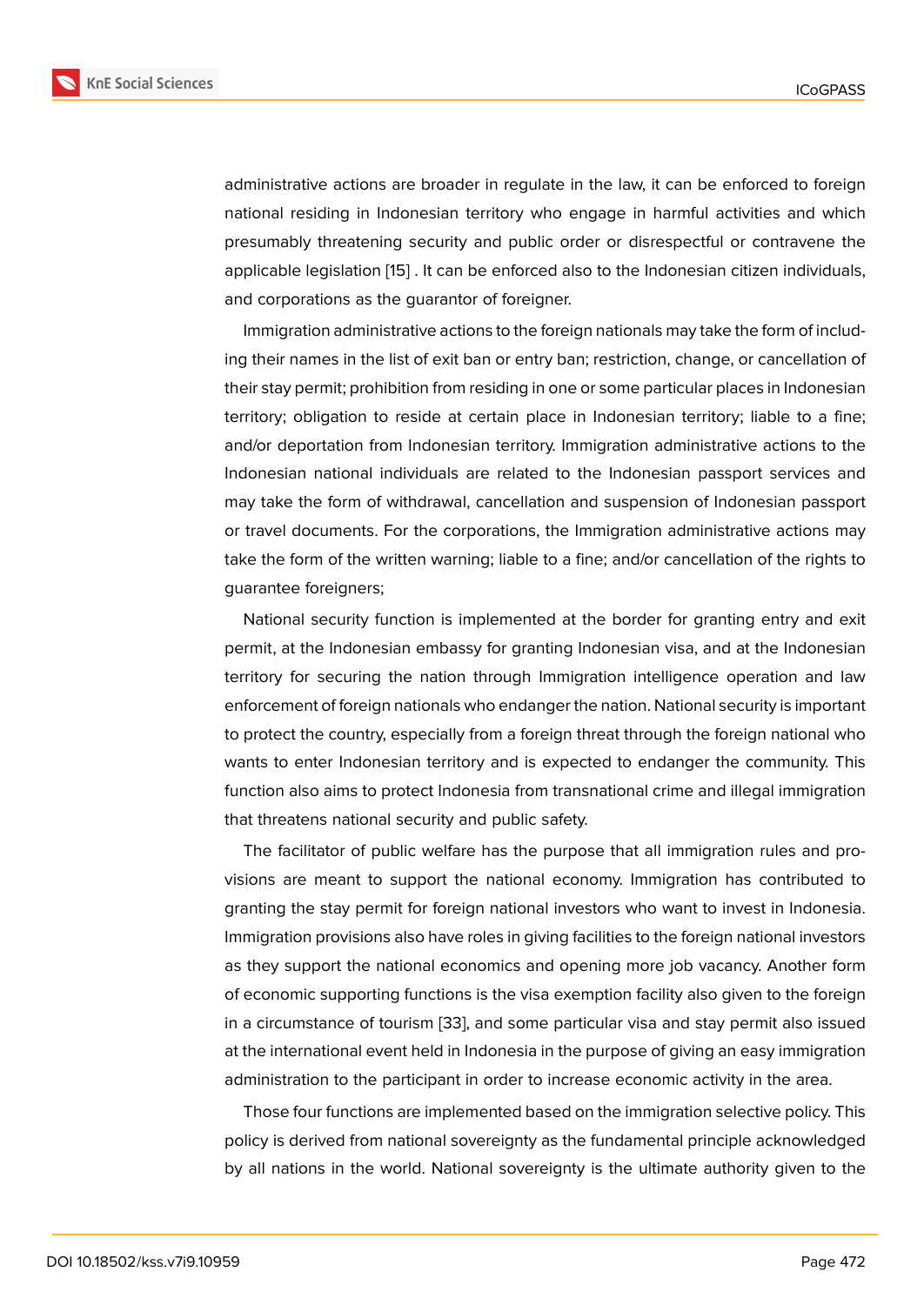country to choose the foreign national who wants to enter the country's territory. Indonesian immigration selective policy is written in the explanation section of immigration law. It is stated that under the selective policy that upholds the value of human rights, it is regulated that the entry of foreigners into Indonesian territory, as well as foreigners who obtain a stay permit in Indonesian territory, must comply with the intent and purpose of being in Indonesia. Based on that policy, only foreigners who provide benefits and do not endanger security and public safety are allowed to enter and be in Indonesian territory.

The immigration selective policy, which applied to foreigners, obligate that (a) only foreigners who provide benefit to Indonesia are granted the entry permit; (b) only foreigners that are not endangering the public safety are allowed to enter and stay in Indonesian territory; (c) foreigners must obey Indonesian legislation; (d) foreigners who enter and stay in Indonesian territory must be in accordance with the objectives of the stay permit given.

### **4.2. Immigration Selective Policy Principle**

There are four aspects in Indonesian immigration regarding the selective policy that can be further elaborated. The first is the national interest aspect. National interest can be explained as two perspectives in the tangibility. As a tangible, national interest means a nation's power and its effect against another country. As an intangible, national interest includes the interest in the value of human rights, economics, and society. National interest is the ground of the policymaker to formulating a policy that may affect international and national relationships [34].

The second is the security aspect. The security aspect is related to protecting Indonesian citizens' human rights upon the arrival and stay of foreign nationals in Indonesian territory. Protection and fulfi[llme](#page-21-9)nt of Indonesian citizen's human rights are being harmonized with the border policy to enter and exit Indonesian territory for foreign nationals and Indonesian citizens. Human rights are divided into three divisions as introduced in 1979 by Czech Jurist Karel Vasak, namely three generations of human rights, explained as *Liberté* (liberty), *Égalité* (equality), and *Fraternité* (fraternity) [35].

Liberty is the first-generation right, preconditions for a dignified human existence in terms of freedom, known as civil and political rights [36]. This first-generation limits the state's power over citizens and aims to prevent abuse by those in power. Ex[amp](#page-21-10)les of these rights are freedom of non-discrimination, freedom of religion, freedom of expression, freedom of movement, right to a fair an[d pu](#page-21-11)blic trial, etc.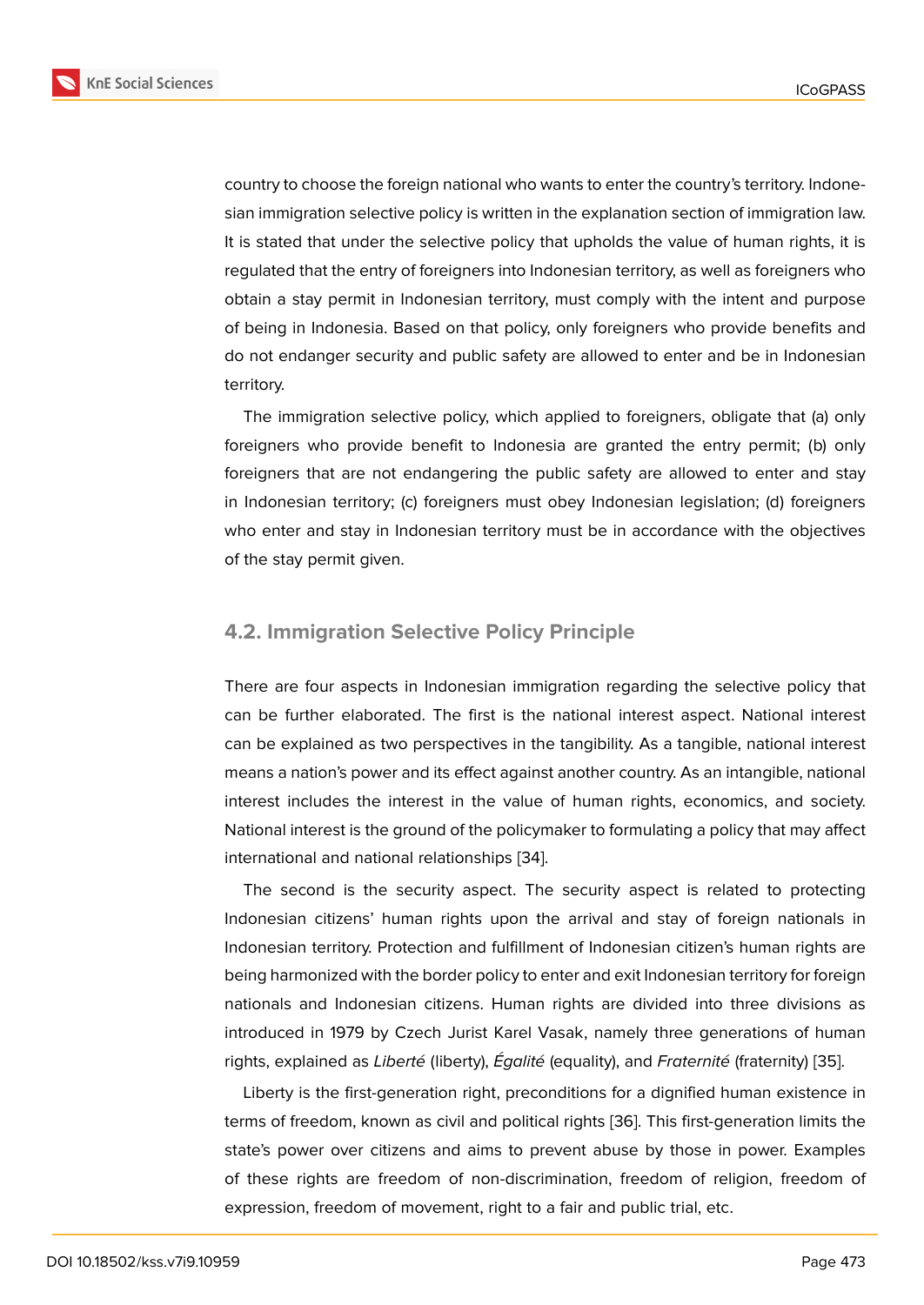Equality is the second-generation right. This second-generation right is based on establishing equal conditions and is known as social and economic rights. Socialcultural-economic human rights must be provided by the individual/ groups/ the state irrespective of the religious, ethnic, or gender differences. However, not all governments in a country can afford to provide these rights to all citizens, but the government must ensure and demonstrate that they are taking positive steps to achieve and fulfill these rights. The social and economic rights were proposed before as the second bill of rights by the United States President Franklin D. Roosevelt at State Union Address 1944, which at the moment he stated that "*individual freedom cannot exist without economic security and independence"* [37]*.* Among these rights are the right to earn enough to provide adequate food and clothing and recreation, the right of every family to a decent home, the right to a good education, The right to adequate medical care, and the opportunity to achieve and enjoy [go](#page-21-12)od health, The right to adequate protection from the economic fears of old age, sickness, accident, and unemployment, etc.

Fraternity in human rights as the third-generation of human rights means that this is the right which cannot be exerted by only an individual but only by groups or collective of people. Third-generation of human rights are also called as solidarity rights. [36]. Examples of these rights are the right of people's self-determination; the right to peace; the right to development; the right to a clean environment; the right of minorities, ethnicities, religions, linguistics, etc.

The protection and fulfillment of the three generations of human rights are interdependence within each other rights on particular human rights generation. As an example, in the third- generation rights require the institutional support of the state and somehow the limitations of other generation rights, such as the right to have a clean environment which allows peoples to live in a healthy environment, clean and without harmful agents or substances to the health. Still, it may involve a limitation of rights such as the right to work. Another example, like rights of minorities, need the protection of the state through the first generation right called the non-discrimination right.

Roles of the state to protect and fulfill human rights are implemented based on the substantive and its procedural. The substantive rights are all of the human rights provisions through the instruments or other documentation. Procedural rights are described as the government process or effort as the government functions to protect and fulfill substantive human rights under its national laws and provisions [38]. The relations with the immigration policy, the procedural rights are the state effort in exercising the public services to the citizen, including its nation citizen and foreign national citizen. The foreign national citizen, under the equality rights, also benefite[d fro](#page-21-13)m the immigration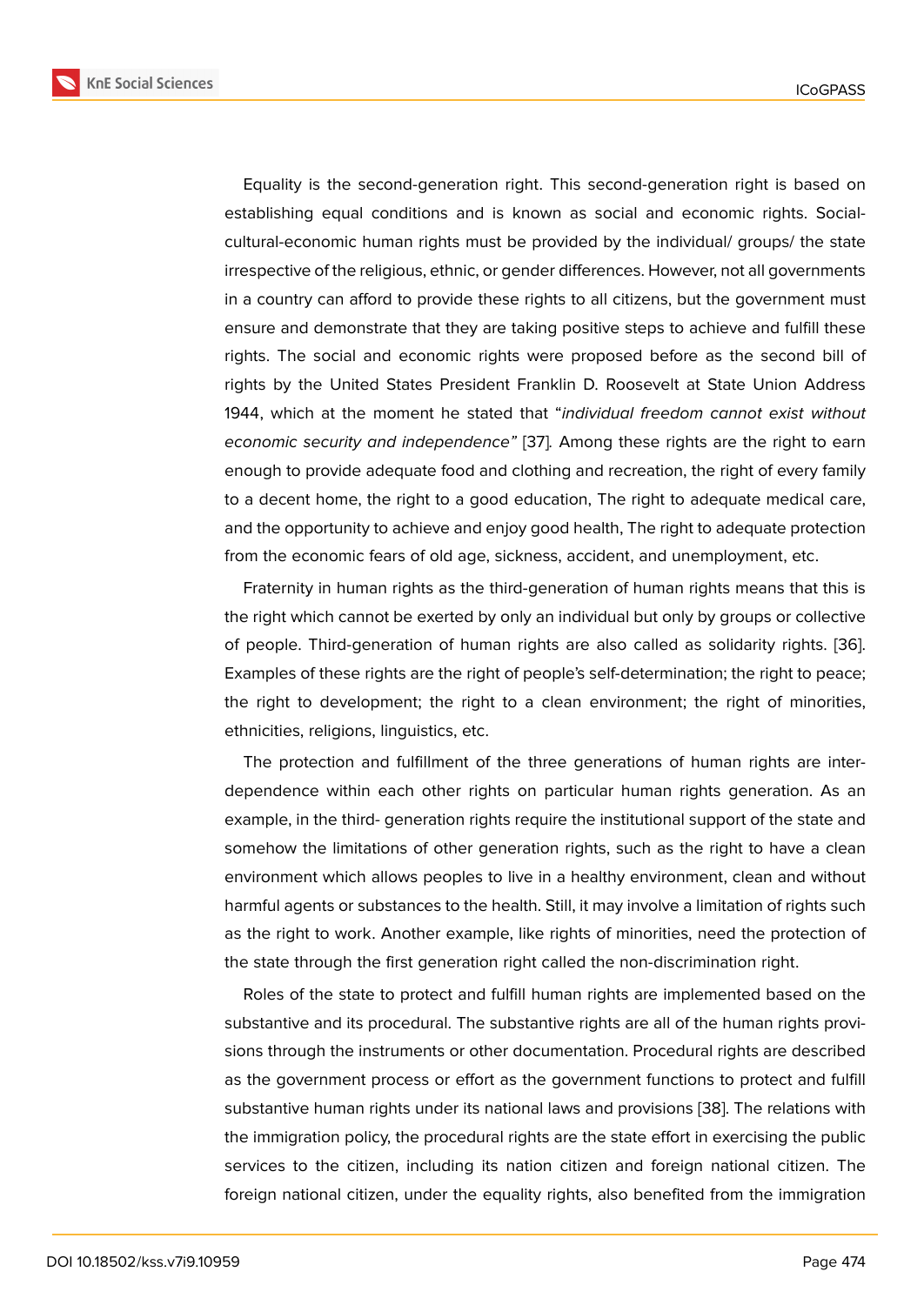public service as the state obligate to provide it but may be limited to several rights such as political rights in a political party or election, owning a land, etc. Thus, Hans Kelsen gives the terms on an international standard that the limitation of the rights of foreign nationals cannot be under the certain minimum standard of civilization, even though that the law of a state does not mean to confer the same rights upon its citizens and foreign nationals [39].

The third is the prosperity aspect. It means that the immigration policy should have a positive impact on the Indonesian economy. As an example of the arrival and stay of foreign nationals in In[don](#page-22-0)esia, it has been expected to support the national economy in a country in the form of state revenue, tourism, technology transfer, investment, and more job vacancy availability.

The four is the foreign national or non-citizen treatment. Foreign national treatment is one of the immigration policy aspects due to the development of human rights nowadays. This aspect should define the state process and perspective in treating the foreign national. As the concept of nationality stated by Commissioner Nelsen in the General Claims Commission (United States of America – United Mexican States Commission) at Naomi Russell case, nationality is the justification in international law for the intervention of one government to protect persons and property in another country [40]. Based on this concept, the International Court Justice at Nottebohm Case determined that nationality has to be effective to allow the state of nationality to represent its national in international sphere [41].

That c[onc](#page-22-1)ept of nationality is important for the immigration policy. Its relation with immigration policy, as the recipient or destination country of foreign national migration, the state has to consider the foreign national trea[tm](#page-22-2)ent on its positive law as the immigration policy also represents the state against the international being. A state treatment on a particular foreign national treatment will benefit both states under reciprocal principle. Furthermore, foreign national treatment relationship with the immigration selective policy will be formulated in the three primary points: (1) the powers and responsibilities of individual states to manage movements of people across their borders; (2) the rights and responsibilities of international migrants; and (3) state cooperation in managing international movements of people [42].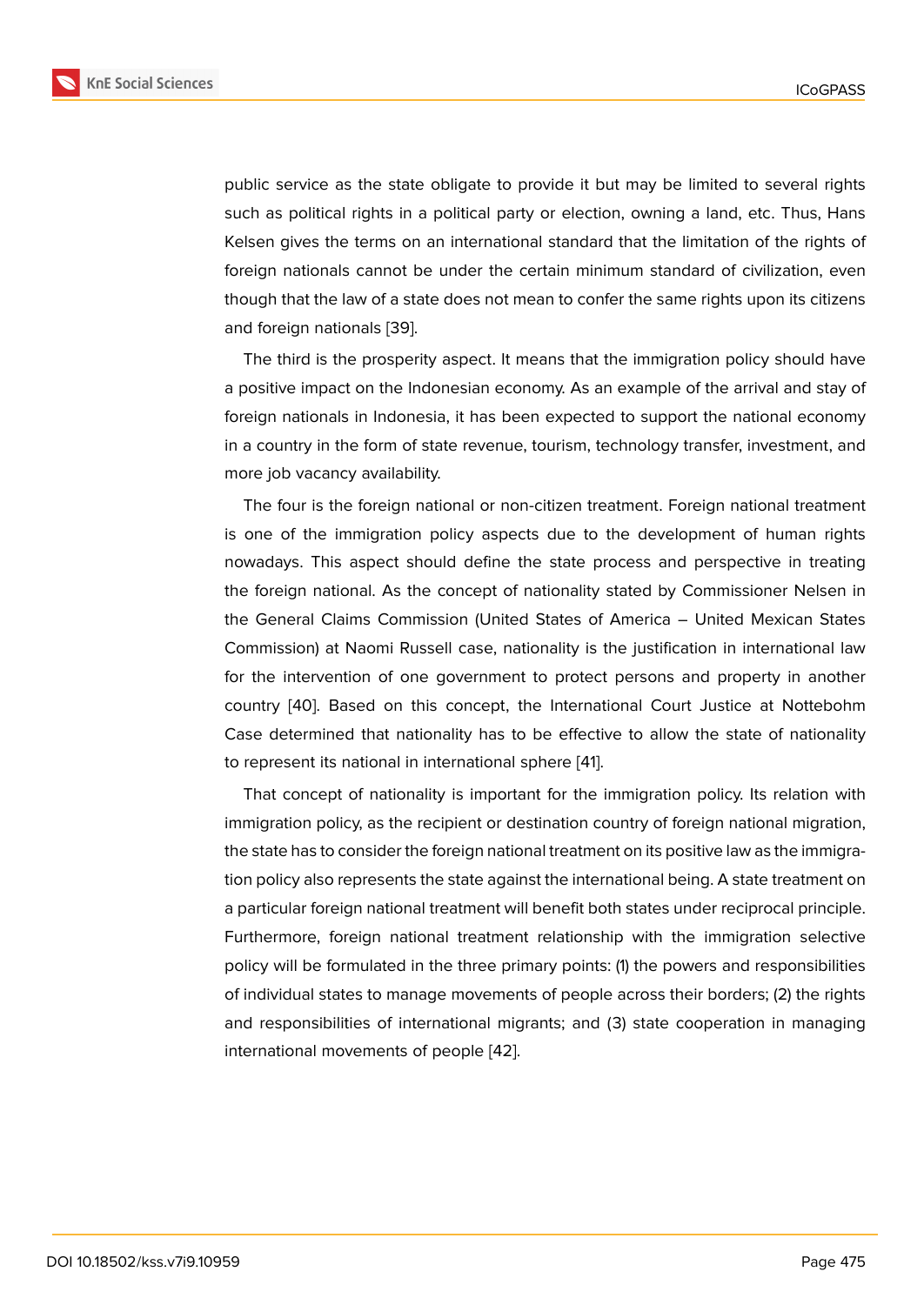

**4.3. Immigration Policies since the Beginning of Covid-19 Pandemic.**

Since the outbreak of Covid-19, Indonesian immigration has applied several policies, which in chronological order, such are:

- 1. Ministry of Laws and Human Rights Regulation Number 3 Year 2020 (*Permenkumham No. 3/2020*), concerning Temporary Suspension of Visa Exemption, Visas and the Issuance of Emergency Stay Permits to Chinese Nationals, issued at 5 February 2020;
- 2. Ministry of Laws and Human Rights Regulation Number 7 Year 2020 (*Permenkumham No. 7/2020*), concerning Granting of Visa and Stay Permit in Effort to Prevention Spreading of Covid-19, issued at 28 February 2020, replaces and revokes *Permenkumham No. 3/2020;*
	- (a) Director General of Immigration, Circular Letter Number IMI-1873.GR.01.01 Year 2020, concerning Implementation of Visa and Stay Permit Application in Effort to Prevent the Entry of Covid-19 in Indonesia, issued at 06 March 2020;
- 3. Ministry of Laws and Human Rights Regulation Number 8 Year 2020 (*Permenkumham No. 8/2020*), concerning temporary termination of visa exemption and visa on arrival polices, issued at 18 March 2020*;*
	- (a) Director General of Immigration, Circular Letter Number IMI-GR.01.01-2114 Year 2020, concerning Limitation of Immigration Service in order to Reduce the Covid-19 Transmission, Issued at 23 March 2020;
	- (b) Director General of Immigration, Circular Letter Number IMI-GR.01.01-2115 Year 2020, concerning Temporary Stop of Passport Services and Embarkation of Indonesian Migrant Workers, Issued at 23 March 2020;
- 4. Ministry of Laws and Human Rights Regulation Number 11 Year 2020, concerning Temporary Prohibition of Foreigners from Entering Indonesian Territory, issued at 31 March 2020;
	- (a) Director General of Immigration, Circular Letter Number IMI-GR.01.01-2325 Year 2020, concerning Temporary Prohibition of Foreigners from Entering Indonesian Territory, issued at 2 April 2020;
	- (b) Director General of Immigration, Circular Letter Number IMI.UM.01.01-2443 Year 2020, concerning Passport Services Policy during Covid-19 Pandemic, issued at 24 April 2020;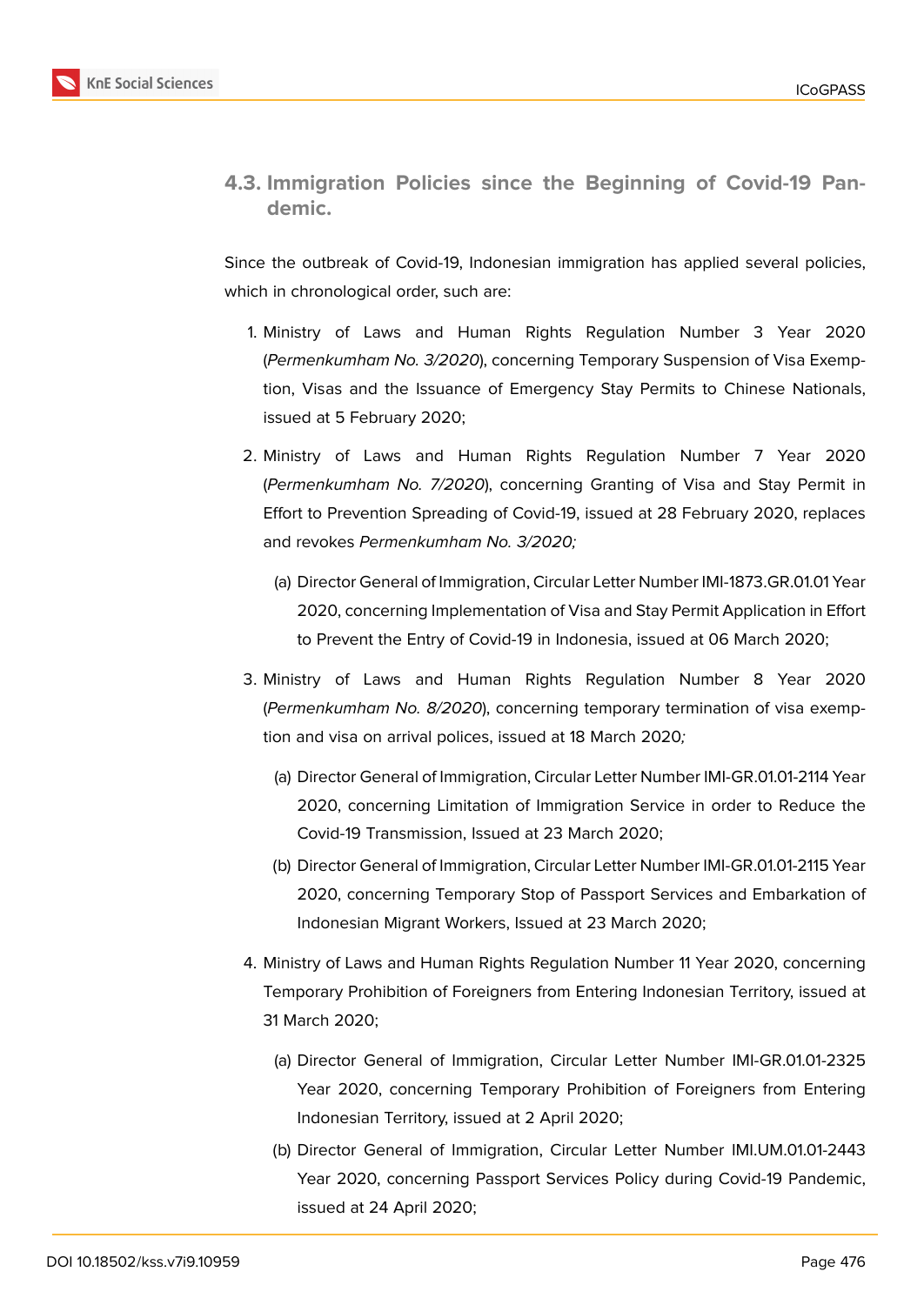

- (c) Director General of Immigration, Circular Letter Number IMI-GR.01.01-2493 Year 2020, concerning Further Explanation of Circular Letter Number IMI-GR.01.01-2325 Year 2020, and its addition about the Procedure of Entry Permit for Foreigner who Hold Particular Permit, issued at 6 May 2020;
- (d) Director General of Immigration, Circular Letter Number IMI-GR.01.01-0946 Year 2020, concerning Implementation of Immigration Duties and Functions in the New Normal Era, issued at 09 June 2020;
- (e) Director General of Immigration, Circular Letter Number IMI-GR.01.01-1102 Year 2020, concerning Immigration Stay Permit Service in the New Normal Era, issued at 10 July 2020;
- (f) Director General of Immigration, Circular Letter Number IMI-GR.01.01-3558 Year 2020, concerning Further Explanation of Director General of Immigration, Circular Letter Number IMI-GR.01.01-1102 Year 2020, issued at 22 July 2020;
- (g) Director General of Immigration, Circular Letter Number IMI-GR.01.01-4049 Year 2020, concerning Extension of the Date Limit of Emergency Stay Permit Holder to get the Stay Permit, issued at 18 August 2020;
- (h) Director General of Immigration, Circular Letter Number IMI-GR.01.01-4497 Year 2020, concerning Date Limit of Emergency Stay Permit Holder to get the Stay Permit, issued at 18 September 2020;
- 5. Ministry of Laws and Human Rights Regulation Number 26 Year 2020 (*Permenkumham No. 26/2020*), concerning Visa and Stay Permit in New Normal Era, issued at 1 October 2020, replaces and revokes *Permenkumham No. 26/2020*;
	- (a) Director General of Immigration, Circular Letter Number IMI-1555.GR.01.01 Year 2020, concerning Visa and Stay Permit Policy during the New Normal Era, issued at 15 October 2020;
	- (b) Director General of Immigration, Circular Letter Number IMI-0103.GR.01.01 Year 2021, concerning Temporary Prohibition on Foreigners to Enter Indonesian Territory during Covid-19 Pandemic, issued at 14 January 2021;
	- (c) Director General of Immigration, Circular Letter Number IMI.GR.01.01-0210 Year 2021, concerning Further Explanation and Extension of Validity Period of Director General of Immigration, Circular Letter Number IMI-0103.GR.01.01, issued at 26 January 2021;
	- (d) Director General of Immigration, Circular Letter Number IMI.GR.01.01-0331 Year 2021, concerning Further Explanation of Director General of Immigration,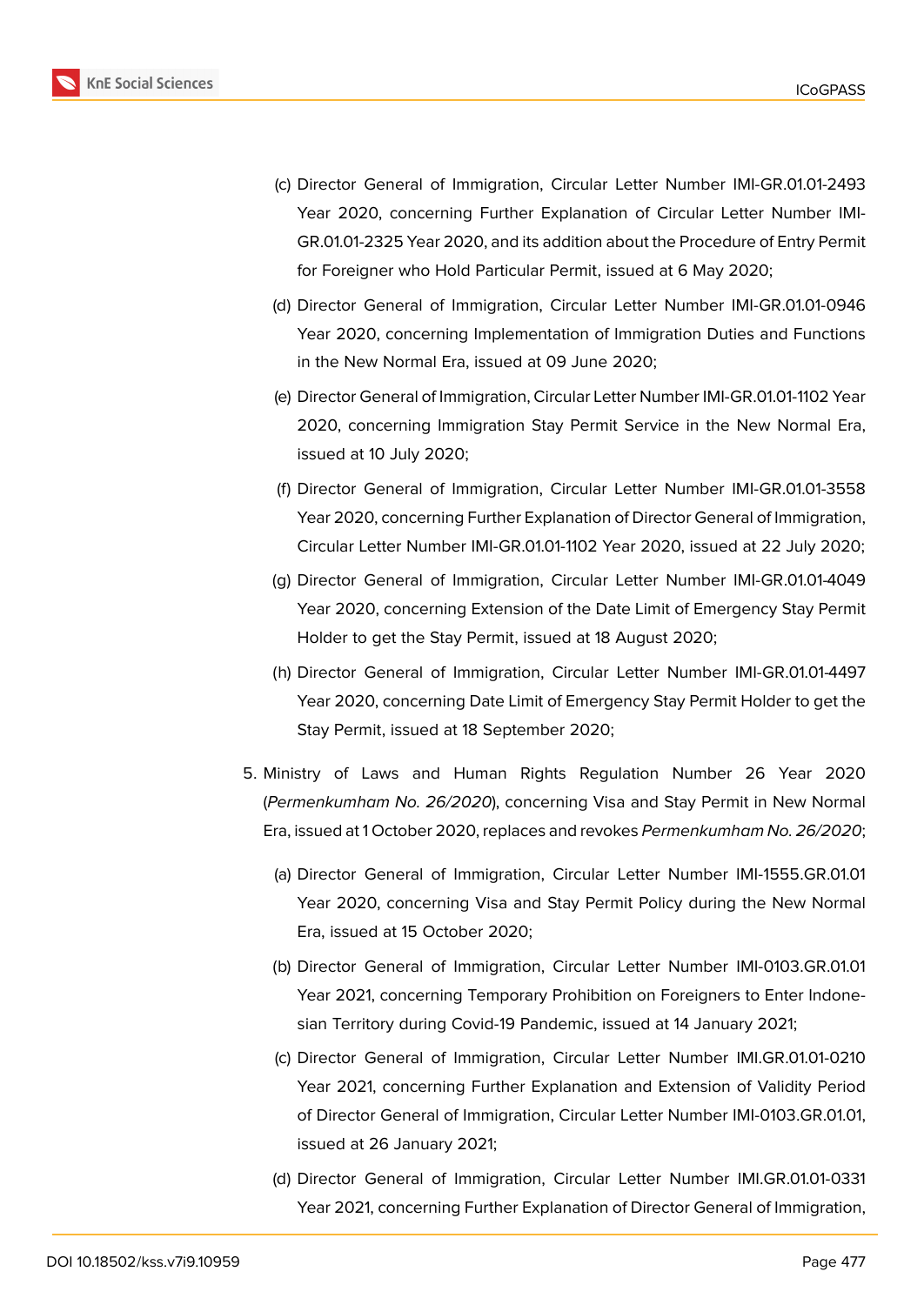

Circular Letter Number IMI-1555.GR.01.01 Year 2020, issued at 11 February 2021;

- (e) Director General of Immigration, Circular Letter Number IMI-0661.GR.01.01 Year 2021, concerning Visa and Stay Permit Provisions during New Normal Era issued at 26 March 2021;
- (f) Director General of Immigration, Circular Letter Number IMI.GR.01.01-0873 Year 2021, concerning Temporary Ban on International Travel to Indonesia, issued at 23 April 2021;
- (g) Ministry of Laws and Human Rights, Circular Letter Number M.HH-01.GR.02.07 Year 2021, concerning Visa, Entry Permit, Stay Permit Policies during the Implementation of Emergency Public Activity Restriction, issued at 5 July 2021;
- (h) Director General of Immigration, Circular Letter Number IMI-0158.GR.01.01 Year 2021, concerning Provisions of Extension of Stay Permit for Foreigner Overseas issued at 16 July 2021;
- 6. Ministry of Laws and Human Rights Regulation Number 27 Year 2021 (*Permenkumham No. 27/2021*), concerning Foreigners Entry Restriction to Indonesian Territory during the Implementation of Emergency Public Activity Restriction, issued at 19 July 2021, replaces and revokes *Permenkumham No. 26/2020*;
- 7. Ministry of Laws and Human Rights Regulation Number 34 Year 2021 (*Permenkumham No. 34/2021*), concerning Visa and Stay Permit Application during the Handling of Covid-19 Transmission and National Economy Recovery, issued at 15 September 2021, replaces and revokes *Permenkumham No. 27/2021*;
	- (a) Ministry of Laws and Human Rights Decision Number M.HH-02.GR.02.02 Year 2021, concerning Several Immigration Checkpoint as Entry Point during the Handling of Covid-19 Transmission and National Economy Recovery, issued at 17 September 2021;
	- (b) Director General of Immigration, Circular Letter Number IMI-0196.GR.01.01 Year 2021, concerning Visa and Stay Permit Application during the Handling of Covid-19 Transmission and National Economy Recovery, issued at 17 September 2021;
	- (c) Ministry of Laws and Human Rights Decision Number M.HH-02.GR.01.05 Year 2021, concerning Foreigner Activities in Relation with the Visa Application during the Handling of Covid-19 Transmission and National Economy Recovery, issued at 22 September 2021;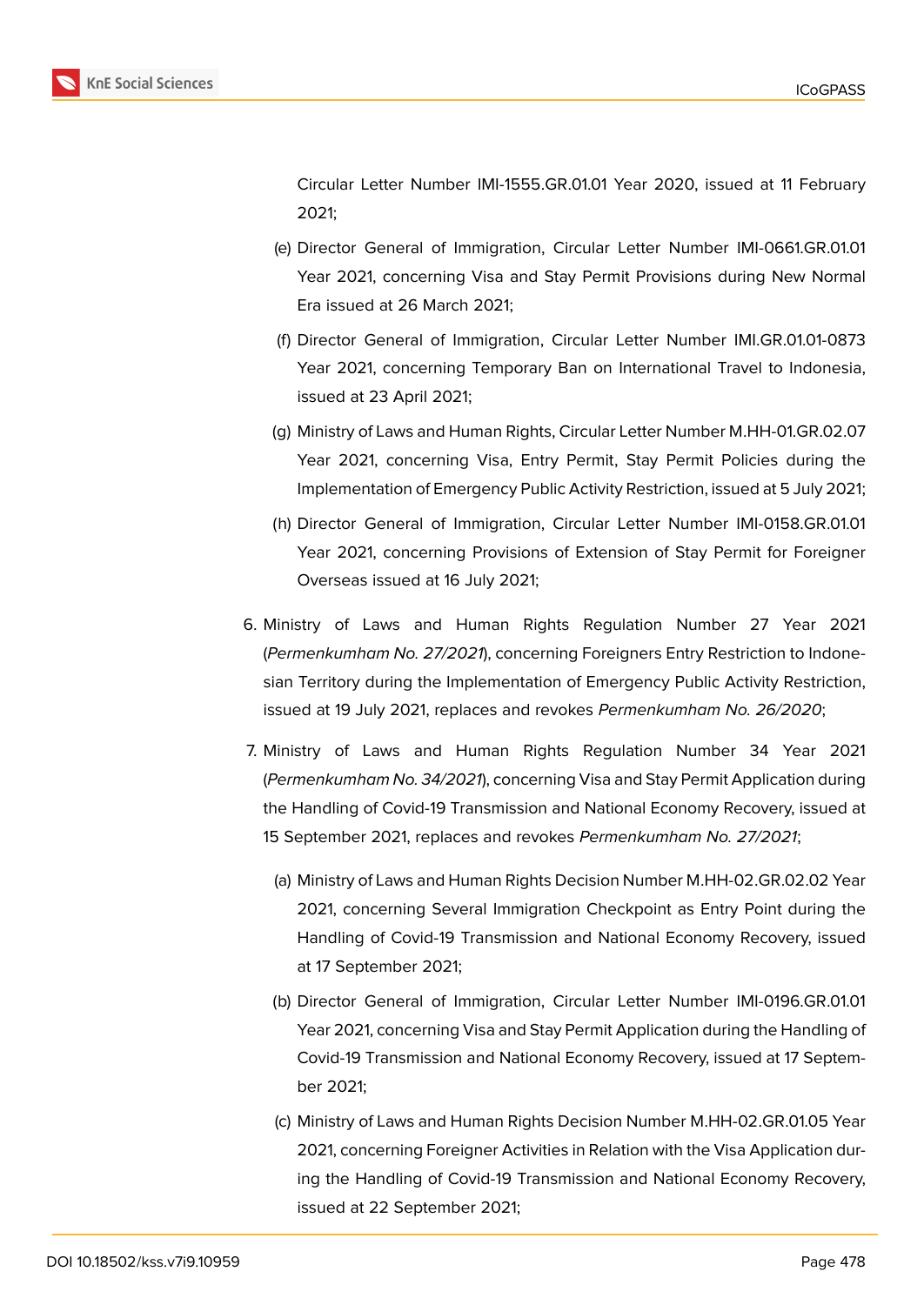#### **4.4. Government Strategics Analyisis in Immigration Sector**

From the previous explanation, immigration functions and immigration selective policy are the fundamental principle of all rules, provisions, regulations and policies that implemented in Indonesian Immigration. At march 2020, Covid-19 pandemic was declared as the Public Health Emergency by the President of Republic of Indonesia [43]. In the emergency situation, the power of the policies issued by DGI under Ministry of Laws and Human Rights could be measures by the implementation of the policy basis under (1) constitutional emergency powers; (2) statutory authorization; and (3) extra-l[ega](#page-22-3)l action [44].

Constitutional emergency power means that in the constitution of Indonesia, already stated that the executive body under the President of the Republic of Indonesia can [dec](#page-22-4)lare the emergency state. The government can rule by extraordinary actions and policies to exercise the management of the emergency. These actions and policies are permitted if the legislator and court's concept of check and balance is adequately done.

Statutory authorization means that even the constitution of Indonesia already constitutes the President has the right to declare an emergency state, it does not necessarily mean the right to declare an emergency state should be taken. Executives can be granted additional powers through ordinary legislation, which may be sufficient to address the crisis, and it is called as the "legislative model" of crisis governance [45]. Reviewing the President's decision to declare a public health emergency, this decision is not using the constitutional basis as President right to declare the state emergency. However, this decision is under article 4 about the President's power in governing [the](#page-22-5) state [46]. By mean of additional powers through ordinary legislation, immigration under the Indonesian Law number 6 year 2011, could exercise the deportation or refusal of entry to foreign national which endanger the public health and this is also implied that the p[olic](#page-22-6)ies of immigration during pandemic only at the ministry's level regulation.

Extra-legal actions means that in the state of emergency, unauthorized executive action may be occurred. This unauthorized could mean that the policies issued may not be subject to the higher level legislation matter. An example of this extra-legal actions, the foreign nationals visit visa exemption facility was regulated under the Presidential Regulation, and during the Covid-19 pandemic, this visit visa exemption facility was revoked and suspended with the ministry's level regulation.

Thus, in order to describing the government strategics and policies during pandemic, the author give several point of view as the basis of the analysis which interrelated with one another, such are (1) periods of issuance of the policies; (2) the approaches and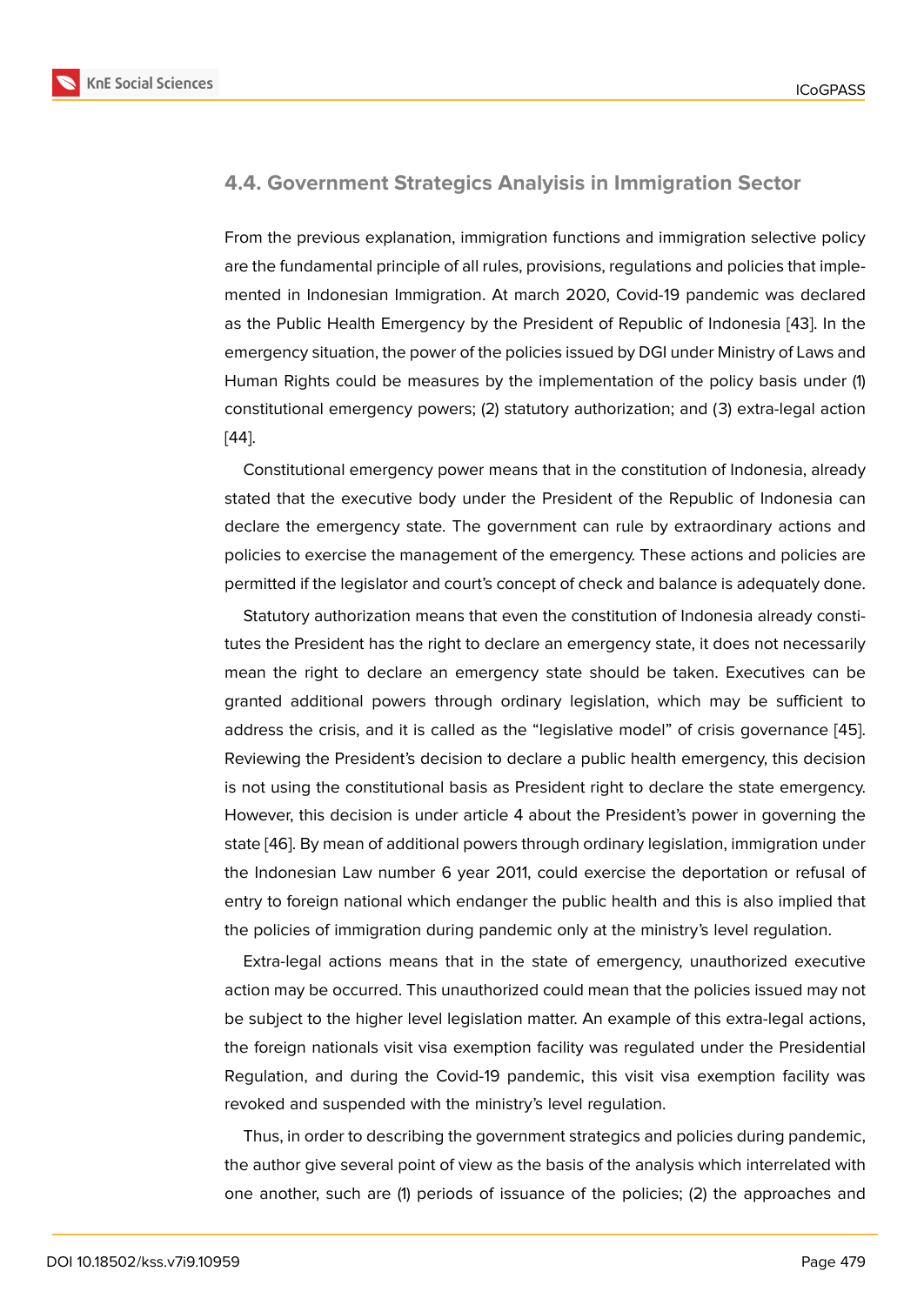

purposes on the policies; and (3) the legislation process and legislation hierarchy of the policies;

|  | TABLE 1: Periods of Immigration Policies Since Covid-19 Pandemic. |
|--|-------------------------------------------------------------------|
|  |                                                                   |

| No.            | Periods                                                                                                           | Policies <sup>1</sup>                           |
|----------------|-------------------------------------------------------------------------------------------------------------------|-------------------------------------------------|
| $\mathbf{1}$ . | Pre-declaration of Covid-19 pandemic by WHO                                                                       | Point (1), (2), (2.1), (3), (3.1), and<br>(3.2) |
| 2.             | Declaration of Covid-19 pandemic by WHO                                                                           | Point (4) and point $(4.1) - (4.8)$             |
| 3.             | Implementation of new normal era                                                                                  | Point (5) and (5.1)                             |
| 4.             | Covid-19 mutation issues, contradictive policies during Point $(5.2) - (5.8)$<br>implementation of new normal era |                                                 |
| 5.             | Implementation of emergency public activities restriction Point (6)                                               |                                                 |
| 6.             | Covid-19 handling and national economy recovery                                                                   | Point $(7)$ and point $(7.1) - (7.3)$           |

Refer to the points in the several policies issued in chronological order above.

Periods of immigration policies issuance is one of the government strategics in responding the Covid-19 pandemic. The periods are matter as the case development of Covid-19 in Indonesia and in other countries. At the pre-declaration of Covid-19 pandemic, Indonesian government is aware of the Covid-19 outbreak in china and issues immigration policies as the prevention of Covid-19 brought by people entering Indonesian territory. Then when Covid-19 has been declared as pandemic, it means that handling of Covid-19 has to be taken seriously which caused the government closed the border.

The Covid-19 pandemic is not end in a short time, and the pandemic impact of national economy is significant. New normal era policies is taken that urges the public to live a new way of living through implementation of health protocol in daily life. Immigration policies also changed as the new normal era implementation to opening the border. Indonesian is ready to accept the foreign nationals arrival in Indonesian territory in purpose of triggering the economy.

Peoples are ready to live everyday with Covid-19, but the Covid-19 mutated to become more contagious and with severe health impact. While the border is still open, the government closed the border partially for several countries which the Covid-19 mutated and the spike of the case occurred. The impact of new Covid-19 mutation has also reached Indonesia. In the moment of June to July 2021, there were a spike of Covid-19 positive case and almost reaching 57.000 cases (Peta Sebaran, 2021). This make the government issues an emergency restriction of public activities and re-closing its border. When the positive cases are reduced gradually, the government opened again the border with specific purpose of foreigner who want to enter under economical purposes.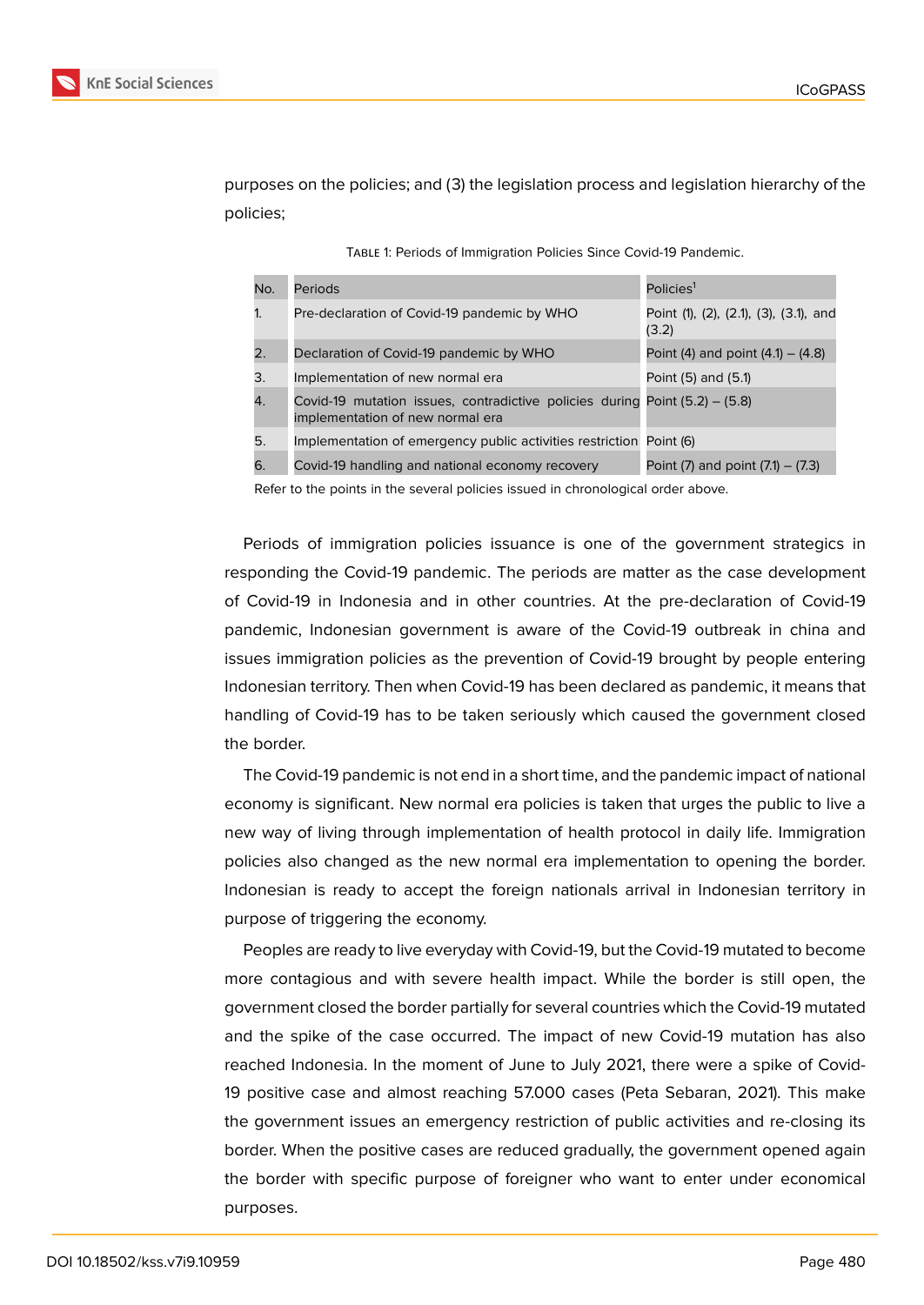| No.                | Purposes                                                                                                                               | Approaches Assessment <sup>1</sup> |                | Policies <sup>2</sup> |                |                                                     |
|--------------------|----------------------------------------------------------------------------------------------------------------------------------------|------------------------------------|----------------|-----------------------|----------------|-----------------------------------------------------|
|                    |                                                                                                                                        | a                                  | b              | C                     | d              |                                                     |
| 1.                 | Partial border closing for the Chinese 3<br>citizens and foreign nationals from<br>China                                               |                                    | $\overline{4}$ | 1                     | 2              | Point (1), (2), and (2.1)                           |
| 2.                 | Limitation of Indonesian passport ser- 4<br>vices and embarkation of Indonesian<br>migrant workers                                     |                                    | 3              | $\overline{2}$        | 1              | Point (2.2), (2.3), (4.2),<br>$(4.4)$ , and $(4.6)$ |
| 3.                 | Termination of visa exemption and 3<br>visa on arrival policies                                                                        |                                    | 4              | 1                     | 2              | Point (3)                                           |
| 4.                 | Border closing for foreign nationals 2<br>which do not have existing stay<br>permit                                                    |                                    | $\overline{4}$ |                       | 3              | Point (4), (4.1), and (4.3)                         |
| 5.                 | Emergency stay permit and waiver of 3<br>overstay fine.                                                                                |                                    | $\overline{2}$ | 1                     | $\overline{4}$ | Point (4.5), (4.7), and<br>(4.8)                    |
| 6.                 | Border opening during the imple- 3<br>mentation of new normal era                                                                      |                                    | $\overline{2}$ | 4                     | 1              | Point (5) and (5.1)                                 |
| 7.                 | Partial border closing as Covid-19 3<br>mutation for British and Indian Citi-<br>zens and also foreign nationals from<br>those country |                                    | $\overline{4}$ | $\overline{2}$        | 1              | Point $(5.2) - (5.4)$ , and<br>(5.6)                |
| 8.                 | Improvement of health protocol in 4<br>the implementation of immigration<br>services                                                   |                                    | 3              |                       | $\overline{2}$ | Point (5.5) and (5.7)                               |
| 9.                 | Extension of stay permit in case the 2<br>foreign nationals are overseas                                                               |                                    | 1              | 3                     | $\overline{4}$ | Point (5.8)                                         |
| 10.                | Border re-closing during emergency 3<br>public activities restrictions as the<br>spike of Covid-19 case in Indonesia                   |                                    | $\overline{4}$ |                       | $\overline{2}$ | Point (6)                                           |
| 11.                | Partial border re-opening for limited 3<br>purposes of the foreign nationals                                                           |                                    | 2              | 4                     | 1              | Point $(7)$ and $(7.1) - (7.3)$                     |
| <b>Total Score</b> |                                                                                                                                        | 33                                 | 33             | 21                    | 23             | 110                                                 |

Assessment of approaches used in the policy, a : National Interest; b : Security; c: Prosperity; and d: Non-Citizens Treatment. Assessment use a number indicator. 4 is the most influential, 3 is influential, 2 is less influential and 1 is the least influential. Refer to the points in the several policies issued in chronological order above.

National interest and security aspect are equally influential under the approaches assessment in the immigration policies issued during pandemic with the score of each aspect equal 33 score. Then non-citizens aspect is score is 23 and the least influential aspect is the prosperity aspect with the score is 21.

Elaborating the assessment result, the government put the national interest and security as equal aspect to manage the Covid-19. This equality means that the security aspect are in line with the national interest of securing the public health. Non-citizen aspect are come next in the assessment score which describe the government has also giving the solution to the foreign nationals affected by Covid-19 and have interest in Indonesia. The prosperity approach is the least influential aspect because he economy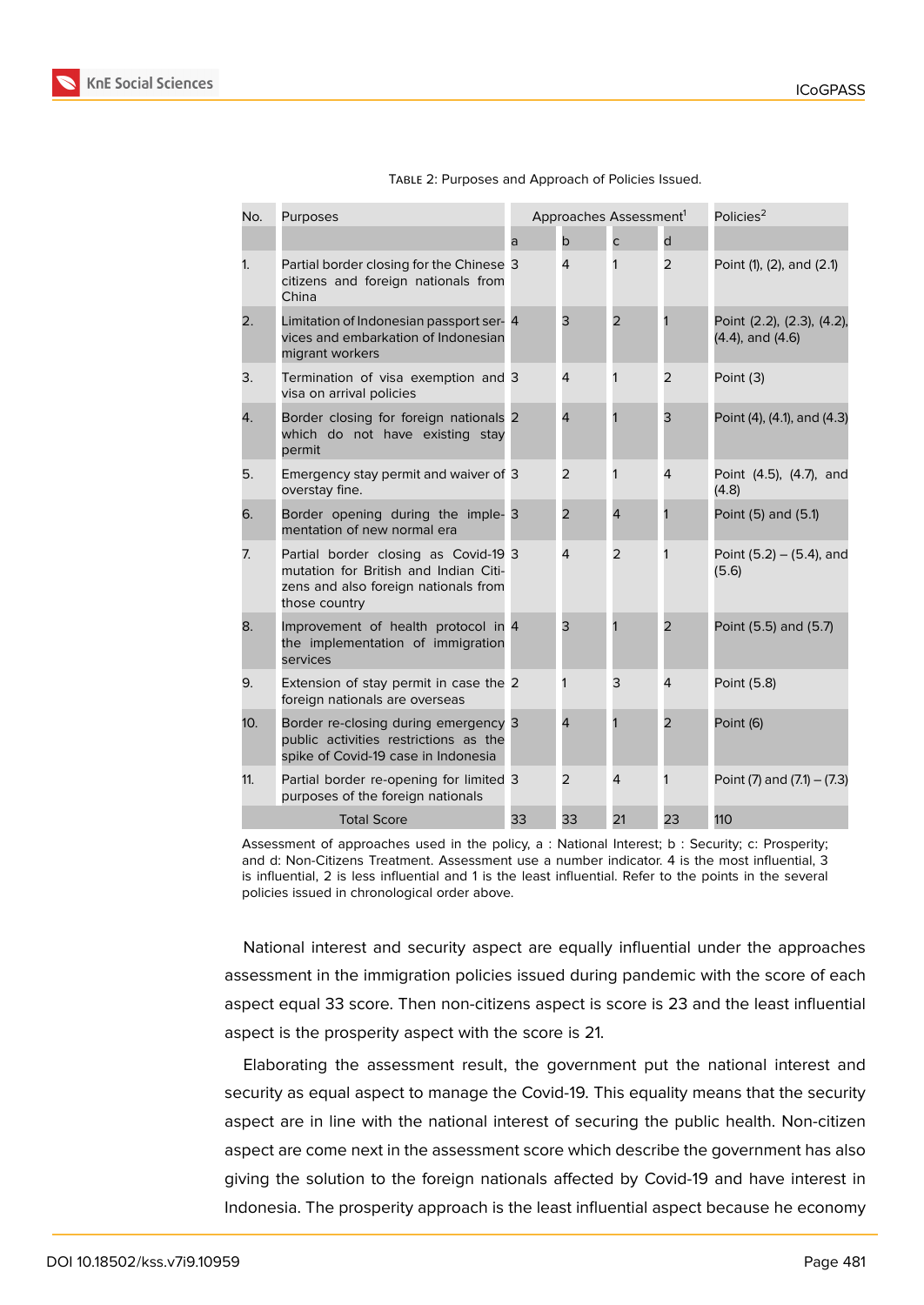depends on people's activities, which are currently being restricted due to the Covid-19 pandemic.

Based on the level of hierarchy in Indonesian legislation, the Indonesian Immigration Policies during Covid-19 are:

- 1. The highest legislation related to immigration is Indonesian Law Number 6 Year 2011 on Immigration, signed by the President of the Republic of Indonesia with the approval of the Indonesian House of Representatives. There was no change in this legislation during the Covid-19 pandemic. In order to change on this level of legislation, it needs the Indonesian legislative body, which is the Indonesian House of Representative, under the national legislation program [47], and might be done through some procedural step which may not be adaptive during the pandemic.
- 2. Government Regulation Number 31 Year 2011 on the Implementation of Indonesian Law Number 6 Year 2011 is signed by the President of the Republic of Indonesia. There was no change in this legislation during Covid-19 pandemic. The drafting of change or making this legislation there must be subject to the higher legislation matter, which there is no change during the pandemic.
- 3. Ministry of Laws and Human Rights Regulation (*Permenkumham*) and Decisions (*Kepmenkumham*) related to immigration, signed by Minister of Laws and Human Rights. This level of legislation is implementing the Indonesian Law on Immigration and Government Regulation according to the current situation and condition. *Permenkumham* and *Kepmenkumham* can be changed relatively quickly due to the concept that this level of legislation is done only at the minister's level, which does not involve the legislative body. The Ministry of Laws and Human Rights drafted this level of legislation and must be subject to the higher legislation matter. Failing to do so, the peoples or other particular party can appeal the Minister of Laws and Human Rights Regulations and Decisions to the judicial review under the supreme court;
- 4. Director General of Immigration related letters are the lowest level of the legislations related to the immigration policies during the Covid-19 pandemic. This level of legislation usually contains the technical procedures and steps and the further explanation of *Permenkumham* and *Kepmenkumham* related to the immigration matter. These technical procedures and steps progressively change during the Covid-19 pandemic with consideration of the situation and condition of the pandemic.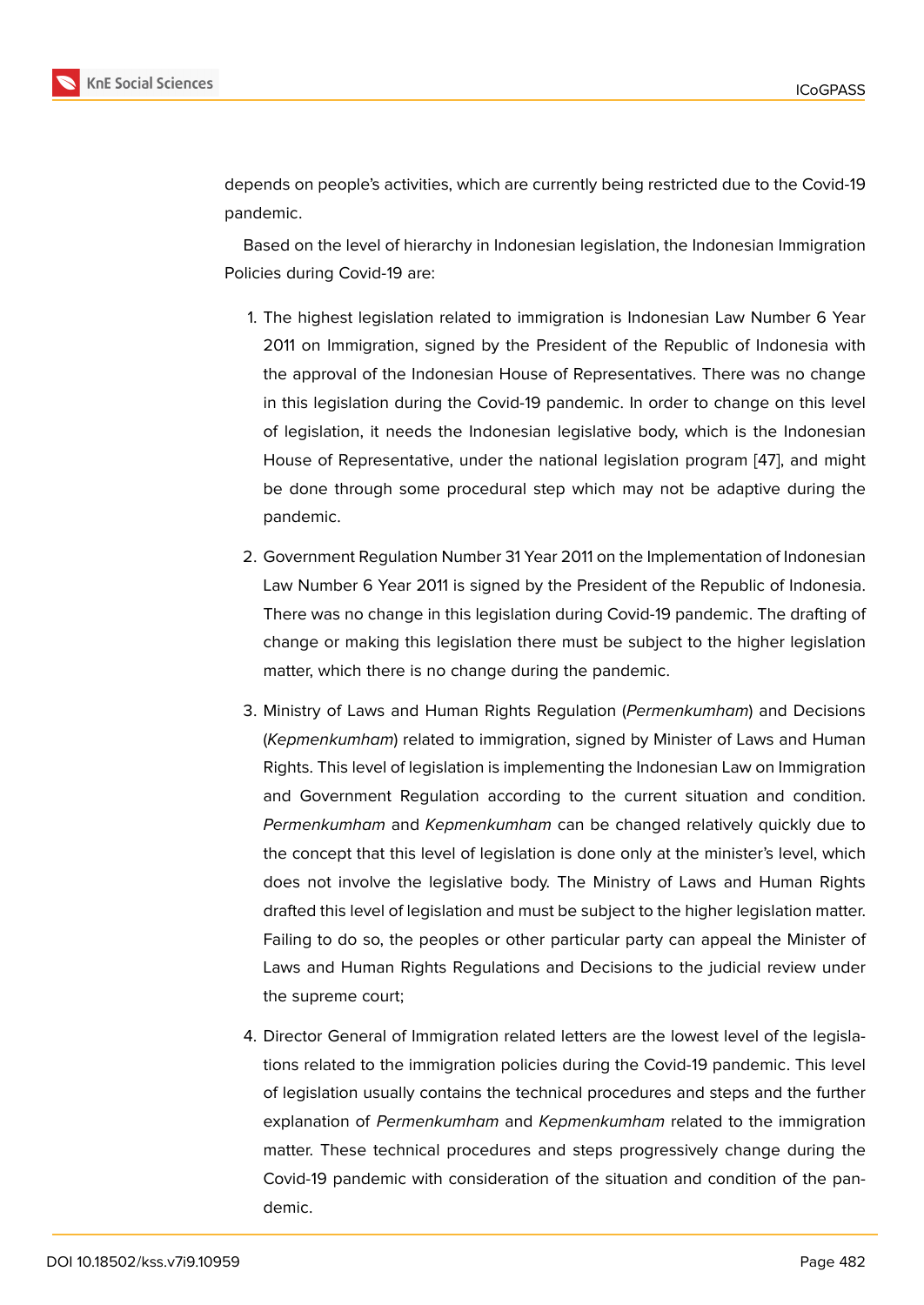Analyzing the legislation process and its hierarchy, the immigration policies during a pandemic are at the level of minister regulation and DGI regulation. Minister and DGI's level legislation are the effective and quick way to respond to the Covid-19 pandemic as the need of regulations policies during the pandemic. This level of legislation did not involve the legislation body in processing and issuing a policy. As notes of this level of legislation, there are several of policies issued as an extra-legal action which the policies is not subject to the higher legislations. However, the government can issue this kind of policy in terms of procedural invocations of emergency is intergrity; substantive review of rights restrictions, balancing rights against public health concerns; and affirmative steps to combat the Covid-19 virus and its effects [44].

# **5. Conclusion**

The covid-19 pandemic has a serious impact on the public health and national economy. Immigration as the authority to regulate people's traffic to enter and exit a country, has an important role in handling the pandemic. In order to manage the pandemic, the Indonesian government has to take an effective policy with the purpose to suppress the Covid-19 cases and also recover the national economy. However, the policies given can be evaluated as contradictive policies with the previous policy issued. Nonetheless, the government can issue this kind of policy as long as it is in line with the purposes to handle the Covid-19 pandemic.

In response to such findings, it is known that there are several points of view proposed by the author to elaborate the government strategics in the immigration sector, such are (1) periods of issuance of the policies; (2) the approaches and purposes on the policies; and (3) the legislation process and legislation hierarchy of the policies; Analysis of the policies through these point of view gives the result that every policy in immigration sector is dynamic and adaptive to the pandemic situation and also effective as its procedure of the legislation policy are the fastest way to respond the pandemic in need of policies to address it. To improve the national economy, the authors suggest opening several international port borders in the tourism area on the condition that health protocol is applied strictly there. It means to trigger the local economy and support the community during the pandemic.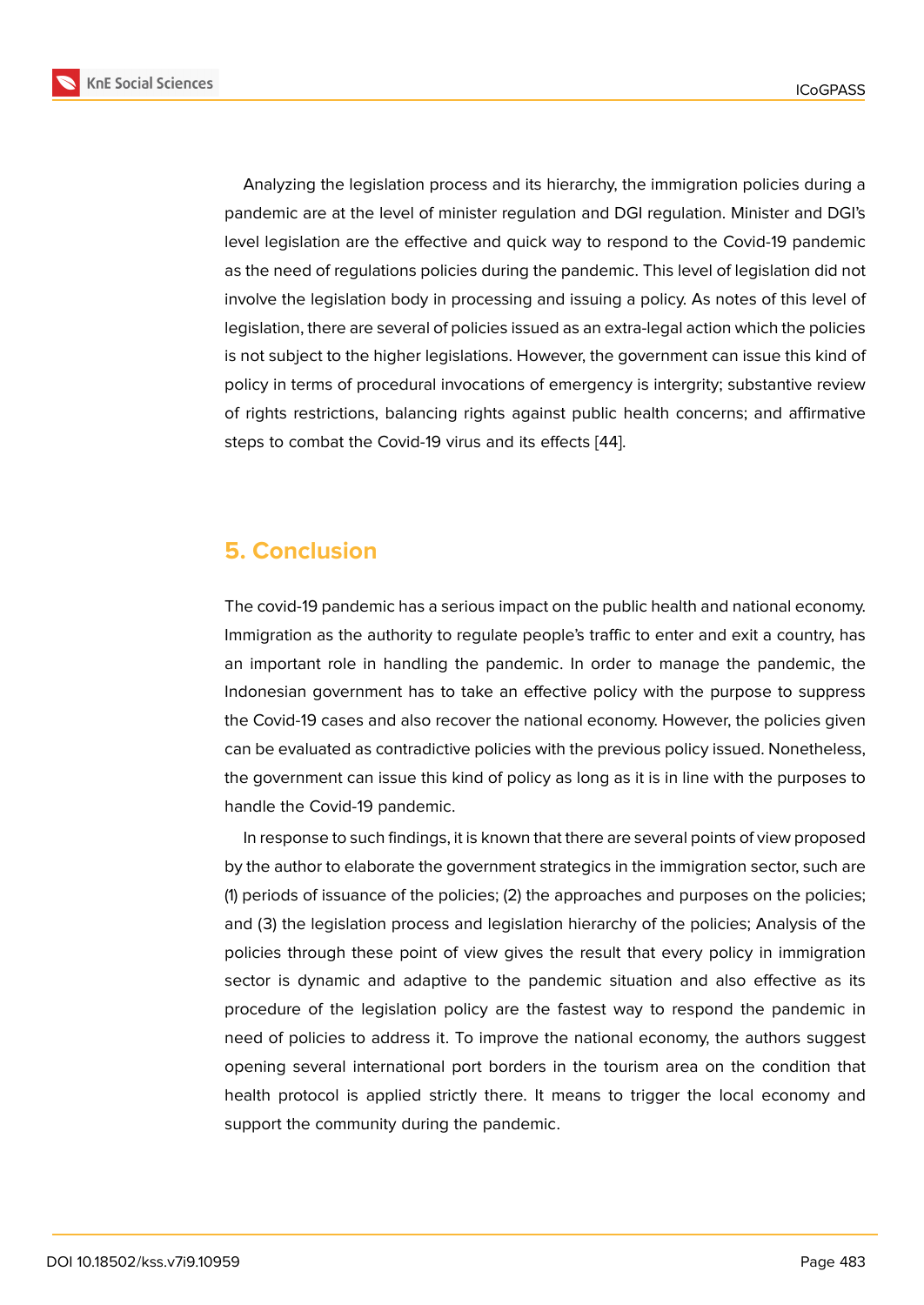

# **References**

- <span id="page-19-0"></span>[1] World Health Organization. WHO Director-General's opening remarks at the media briefing on COVID-19 - 11 March 2020 [Internet]. [cited 2021 Aug 31]. Available from: https://www.who.int/director-general/speeches/detail/who-directorgeneral-s-opening-remarks-at-the-media-briefing-on-covid-19—11-march-2020
- <span id="page-19-1"></span>[2] Liu J-Y, Chen T-J, Hwang S-J. Analysis of Imported Cases of COVID-19 in Taiwan: A Nationwide Study. International Journal of Environmental Research and Public Health. 2020 Jan;17(9):3311 p.
- <span id="page-19-2"></span>[3] Lopez Bernal J, Andrews N, Gower C, Gallagher E, Simmons R, Thelwall S, et al. Effectiveness of Covid-19 Vaccines against the B.1.617.2 (Delta) Variant. N Engl J Med. 2021 Aug 12;385(7):585–94.
- <span id="page-19-3"></span>[4] World Health Organization. Weekly epidemiological update - 29 December 2020 [Internet]. [cited 2021 Sep 1]. Available from: https://www.who.int/publications/m/item/weekly-epidemiological-update—29 december-2020
- <span id="page-19-4"></span>[5] CDC. Coronavirus Disease 2019 (COVID-19) – Symptoms [Internet]. Centers for Disease Control and Prevention. 2021 [cited 2021 Sep 1]. Available from: https://www.cdc.gov/coronavirus/2019-ncov/symptoms-testing/symptoms.html
- <span id="page-19-5"></span>[6] CNN ER Stephanie Halasz, Frederik Pleitgen and Lindsay Isaac. UK becomes first country to authorize Pfizer/BioNTech's Covid-19 vaccine, first shots roll out next week [Internet]. CNN. [cited 2021 Sep 1]. Available from: https://www.cnn.com/2020/12/02/uk/pfizer-coronavirus-vaccine-uk-intlhnk/index.html
- <span id="page-19-6"></span>[7] European Centre for Disease Prevention and Control. Threat Assessment Brief: Emergence of SARS-CoV-2 B.1.617 variants in India and situation in the EU/EEA [Internet]. European Centre for Disease Prevention and Control. 2021 [cited 2021 Sep 1]. Available from: https://www.ecdc.europa.eu/en/publications-data/threatassessment-emergence-sars-cov-2-b1617-variants
- <span id="page-19-7"></span>[8] British Broadcasting Corporation. India coronavirus: New record deaths as virus engulfs India. BBC News [Internet]. 2021 May 2 [cited 2021 Sep 1]; Available from: https://www.bbc.com/news/world-asia-india-56961940
- <span id="page-19-8"></span>[9] Satuan Tugas Penanganan Covid-19. Peta Sebaran [Internet]. covid19.go.id. 2021 [cited 2021 Sep 1]. Available from: https://covid19.go.id/peta-sebaran
- <span id="page-19-9"></span>[10] Deputy Cabinet Secretary for State Documents & Translation. Gov't to Impose Emergency PPKM in Java, Bali on 3-20 July [Internet]. Sekretariat Kabinet Republik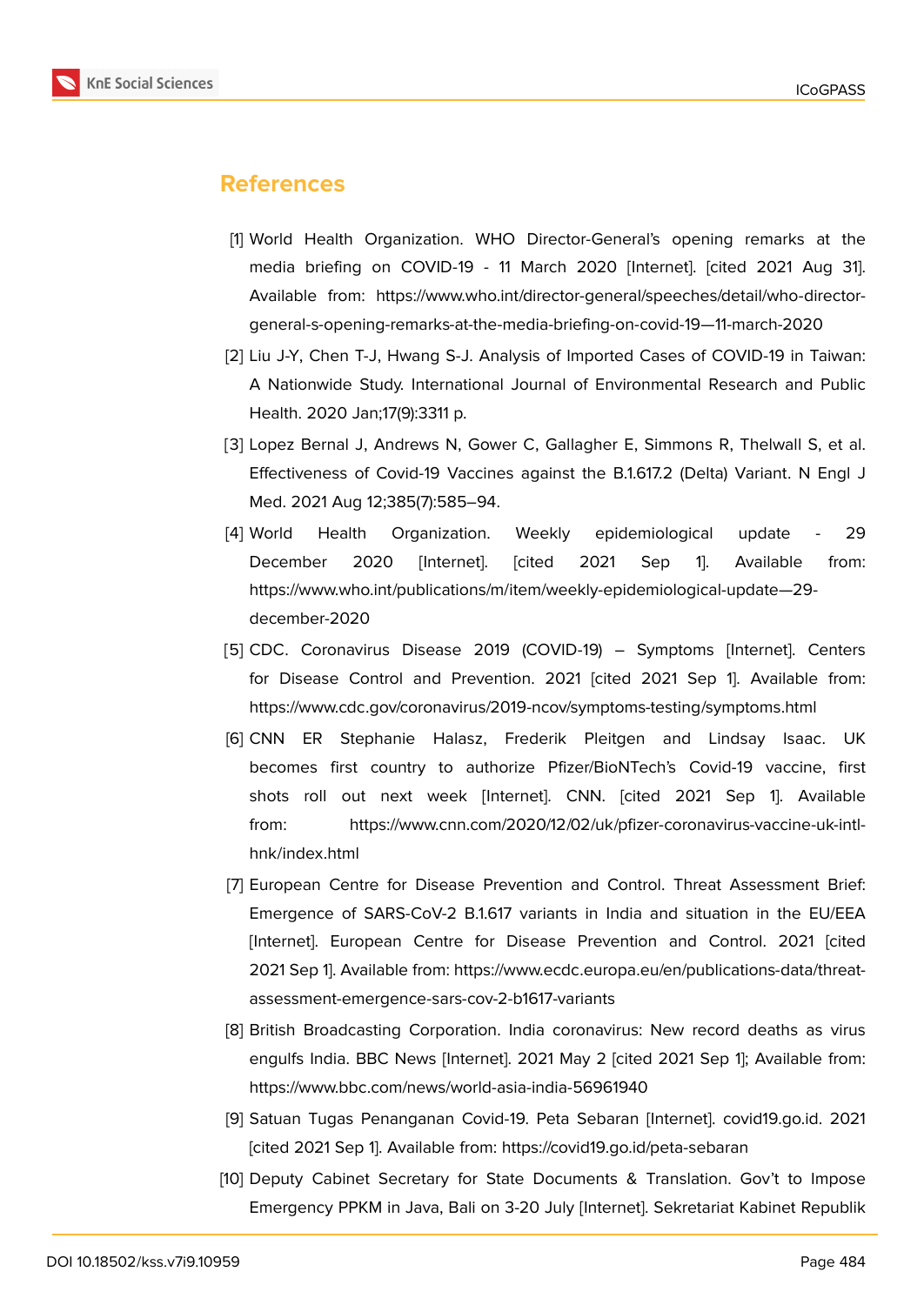

Indonesia. 2021 [cited 2021 Sep 1]. Available from: https://setkab.go.id/en/govt-toimpose-emergency-ppkm-in-java-bali-on-3-20-july/

- <span id="page-20-0"></span>[11] Ministry of Home Affairs Indonesia, Instruction Number 22 Year 2021. 22 2021.
- <span id="page-20-1"></span>[12] Mela Arnani. Gonta-ganti Istilah PSBB, PPKM Mikro, Darurat, hingga Level 4, Apa Bedanya? Halaman all [Internet]. KOMPAS.com. 2021 [cited 2021 Sep 1]. Available from: https://www.kompas.com/tren/read/2021/07/23/113000465/gonta-ganti-istilahpsbb-ppkm-mikro-darurat-hingga-level-4-apa-bedanya-
- <span id="page-20-2"></span>[13] Lotfi M, Hamblin MR, Rezaei N. COVID-19: Transmission, prevention, and potential therapeutic opportunities. Clin Chim Acta. 2020 Sep;508:254–66.
- <span id="page-20-3"></span>[14] Bajardi P, Poletto C, Ramasco JJ, Tizzoni M, Colizza V, Vespignani A. Human Mobility Networks, Travel Restrictions, and the Global Spread of 2009 H1N1 Pandemic. Perc M, editor. PLoS ONE. 2011 Jan 31;6(1):7 p.
- <span id="page-20-4"></span>[15] Law of The Republic of Indonesia Number 6 Year 2011 on Immigration. 6 2011.
- <span id="page-20-6"></span><span id="page-20-5"></span>[16] Ministry of Laws and Human Rights Regulation Number 27 Year 2014. 27 2014.
- [17] UN Treaties. Convention on Rights and Duties of States adopted by the Seventh International Conference of American States [Internet]. 1934 [cited 2022 Mar 4]. Available from: https://treaties.un.org/pages/showdetails.aspx?objid=0800000280166aef
- <span id="page-20-7"></span>[18] Philpott D. Sovereignty. In: Zalta EN, editor. The Stanford Encyclopedia of Philosophy [Internet]. Fall 2020. Stanford: Metaphysics Research Lab, Stanford University; 2020 [cited 2021 Sep 26]. Available from: https://plato.stanford.edu/archives/fall2020/entries/sovereignty/
- <span id="page-20-8"></span>[19] Santoso MI. Perspektif Imigrasi Dalam Migrasi Manusia. Bandung: Pustaka Reka Cipta; 2012. 8 p.
- <span id="page-20-9"></span>[20] Massey DS, Arango J, Hugo G, Kouaouci A, Pellegrino A, Taylor JE. Theories of International Migration: A Review and Appraisal. Population and Development Review. 1993 Sep;19(3):431 p.
- <span id="page-20-10"></span>[21] Suryokumoro H. Aktualisasi Fungsi Keimigrasian dalam Aspek Keamanan sebagai Upaya Integral Penanganan Pandemi Covid-19 Di Indonesia. SASI. 2020;26(4):447– 57.
- <span id="page-20-11"></span>[22] Deden Rafi Syafiq Rabbani. Implementation of Selective Policy Principles in the Immigration Law Vortex againts the Determination of Foreign Citizen During the Covid-19 Pandemic in Indonesia. Jurnal RechtsVinding. 2021;10(1):43–61.
- <span id="page-20-12"></span>[23] Riskianto A, Listiantoro R, Makandolu S. Pelayanan Keimigrasian dalam Tatanan New Normal dalam Mencegah Penyebaran Covid-19 di Indonesia. Civitas Academica: Jurnal Ilmiah Mahasiswa. 2021;1(1):203–13.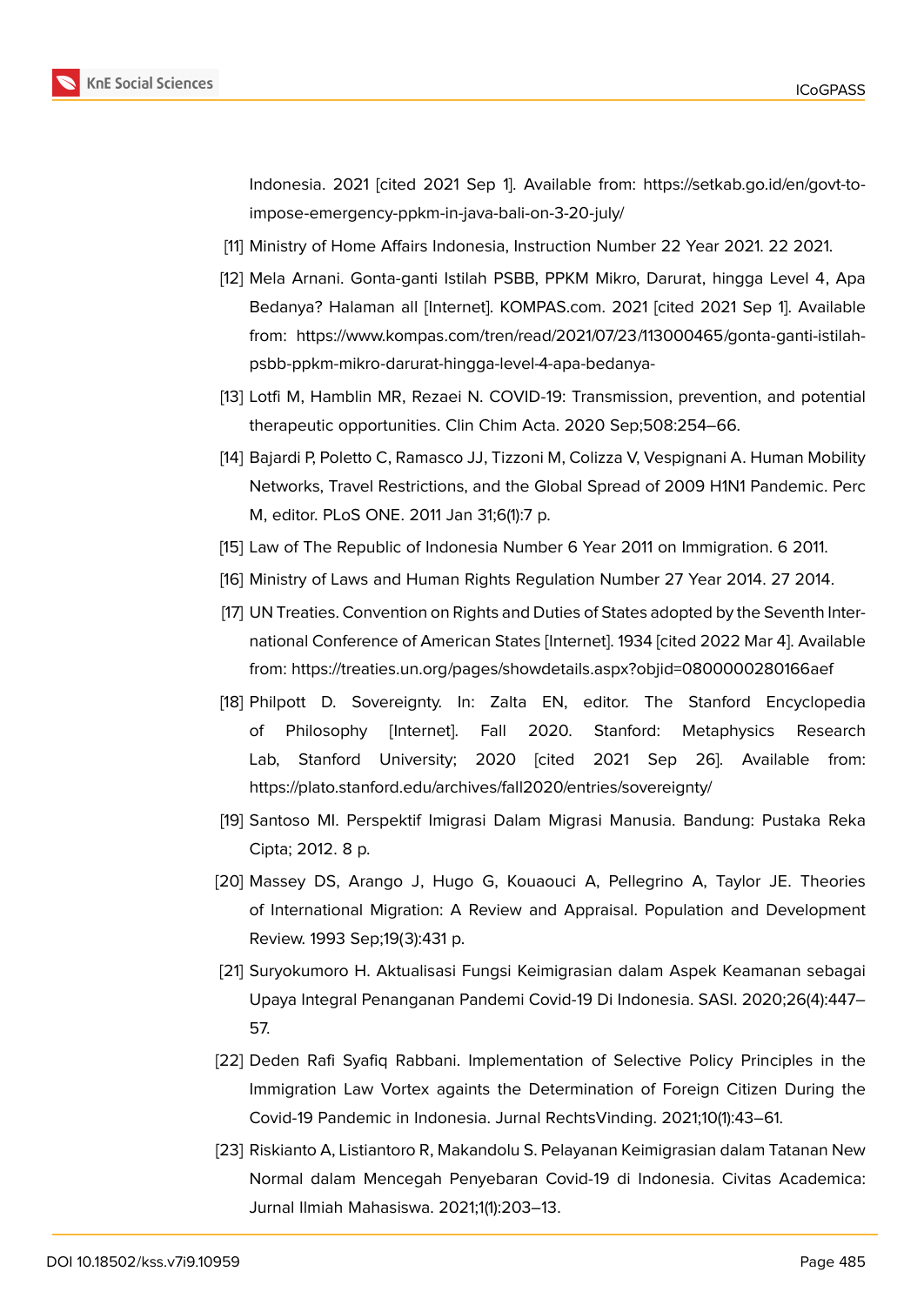

- <span id="page-21-0"></span>[24] Shofia Trianing Indarti. Immigration Policy During Covid-19: Human Rights Perspective. Jurnal HAM. 2021;12 (1):19–36.
- [25] Rizki Bagus Prasetio. Pandemic Covid-19: Emergency Constitusional Law Perspective and Human Rights Protection. Jurnal Ilmiah Kebijakan Hukum. 2021;15(2):327–46.
- <span id="page-21-1"></span>[26] Peter Mahmud Marzuki. Penelitian Hukum. Jakarta: Prenada Media; 2005. 89 p.
- <span id="page-21-2"></span>[27] Mukti Fajar, Yulianto Achmad. Dualisme Penelitian Hukum Empiris & Normatif. Yogyakarta: Pustaka Pelajar; 2010. 280 p.
- <span id="page-21-3"></span>[28] Peter Mahmud Marzuki. Penelitian Hukum Normatif. Jakarta: Prenada Media; 2010. 133 p.
- <span id="page-21-4"></span>[29] Moh. Mahfud MD. Politik Hukum di Indonesia. Vol. 6. Jakarta: Rajawali Pers; 2014. 1 p.
- <span id="page-21-5"></span>[30] Satjipto Rahardjo. Ilmu Hukum. Bandung: Citra Aditya Bakti; 1991.
- <span id="page-21-6"></span>[31] Sugiyono. Metode Penelitian Pendidikan Pendekatan Kuantitatif, kualitatif, dan R&D. Bandung: Alfabeta; 2010.
- <span id="page-21-7"></span>[32] Sukandarrumidi. Metodologi Penelitian Petunjuk Praktis untuk Peneliti Pemula. Yogyakarta: Gadjah Mada University Press; 2006.
- <span id="page-21-8"></span>[33] Presidential Regulation of The Republic of Indonesia Number 21 of 2016 on The Visit Visa Exemption [Internet]. 21 2016. Available from: https://kemlu.go.id/download/L1B1Ymxpc2hpbmdJbWFnZXMvTGlzdHMvTmV3cy9BbGxJdG
- <span id="page-21-9"></span>[34] Patten CF. Sovereignty and the National Interest – Old Concepts. Dublin: The Newman Lecture University College; 2002. 2–4 p.
- <span id="page-21-10"></span>[35] Lindsey Reid. The Generations of Human Rights – UAB Institute for Human Rights Blog [Internet]. UAB Institue for Human RIghts Blog. 2009 [cited 2021 Sep 29]. Available from: https://sites.uab.edu/humanrights/2019/01/14/the-generations-ofhuman-rights/
- <span id="page-21-11"></span>[36] Cornescu AV. THE GENERATIONS OF HUMAN'S RIGHTS. Days of Law: the Conference Proceedings. 2009;(1):11 p.
- <span id="page-21-12"></span>[37] Franklin D. Roosevelt. State of the Union Message to Congress [Internet]. Franklin D. Roosevelt Presidential Library and Museum. 1944 [cited 2021 Sep 2]. Available from: http://www.fdrlibrary.marist.edu/
- <span id="page-21-13"></span>[38] Aaron Tucek. The Missing Middle: Procedural Rights in the Human Rights System - Blog [Internet]. Pozen Family Center for Human Rights - The University of Chicago. 2019 [cited 2021 Oct 2]. Available from: https://humanrights.uchicago.edu/blog/2019/2/the-missing-middle-proceduralrights-in-the-human-rights-system-by-aaron-tucek